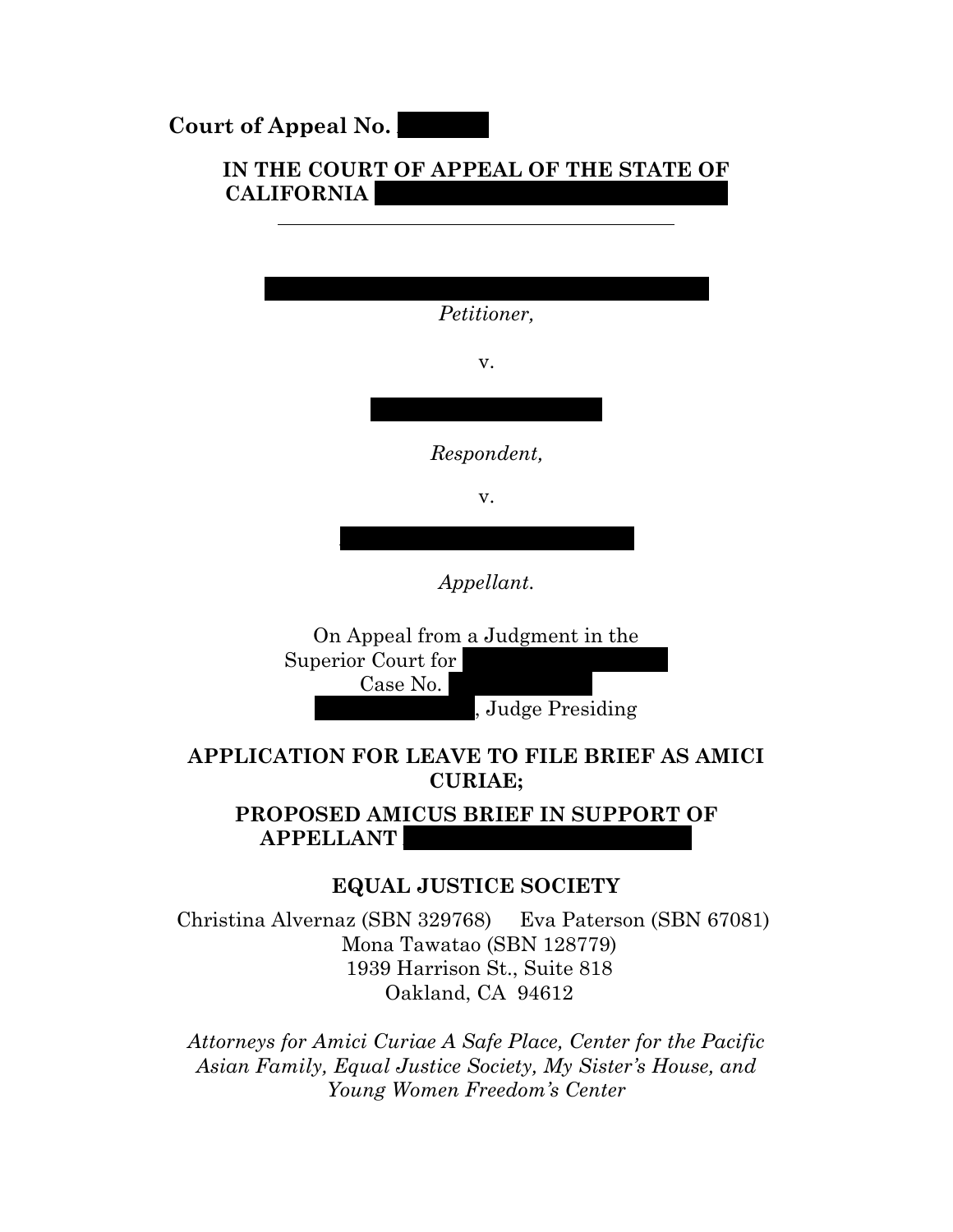## **TABLE OF CONTENTS**

| I.   | Implicit Bias Is Pervasive in Society Among Individuals   |
|------|-----------------------------------------------------------|
|      |                                                           |
| II.  | The California Judiciary Recognizes Implicit Bias and the |
|      | Importance of Training and Other Measures to Address it   |
|      | in the Courtroom                                          |
| III. | Black Women Face Implicit Race and Gender Biases and      |
|      | the Intersection of the Two in the Courtroom and Related  |
|      |                                                           |
|      | Unchecked Implicit Bias Harms Individuals,<br>A.          |
|      | Families, and Children in the Family Court System.        |
|      |                                                           |
|      | Survivors of Domestic Violence in Family Court Face<br>В. |
|      |                                                           |
| IV.  | There are Existing Mechanisms that have been Shown to     |
|      | Reduce or Mitigate Implicit Bias in Institutional         |
|      |                                                           |
|      | The Family Code Section 3022.3 Statement of<br>A.         |
|      | Decision Requirement Can Serve as a Bias                  |
|      | Reduction Mechanism in Court Proceedings36                |
| V.   |                                                           |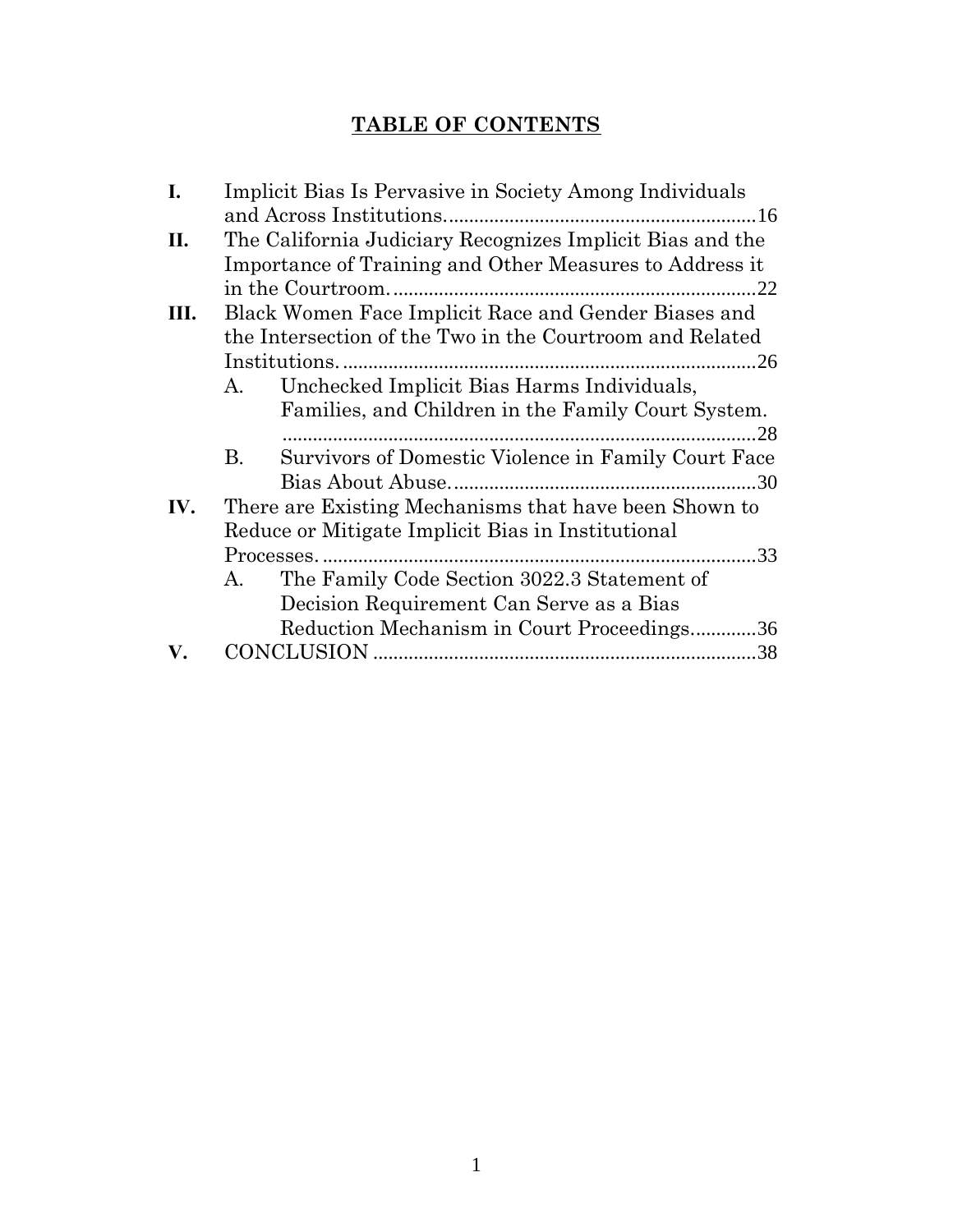## **TABLE OF AUTHORITIES**

## **Page(s)**

## **Federal Cases**

| Texas DCHA v. Inclusive Communities Project,                                                                |
|-------------------------------------------------------------------------------------------------------------|
| Yu v. Idaho State University,                                                                               |
| <b>State Cases</b>                                                                                          |
| In re Marriage of Ditto                                                                                     |
| <b>Federal Statutes</b>                                                                                     |
|                                                                                                             |
|                                                                                                             |
| <b>State Statutes</b>                                                                                       |
|                                                                                                             |
|                                                                                                             |
|                                                                                                             |
| Rules                                                                                                       |
|                                                                                                             |
|                                                                                                             |
|                                                                                                             |
| <b>Other Authorities</b>                                                                                    |
| About the IAT, Implicit.harvard.edu (2011),<br>https://implicit.harvard.edu/implicit/iatdetails.html [as of |

2

Nov. 17, 2021] ...................................................................................[.22](#page-22-1)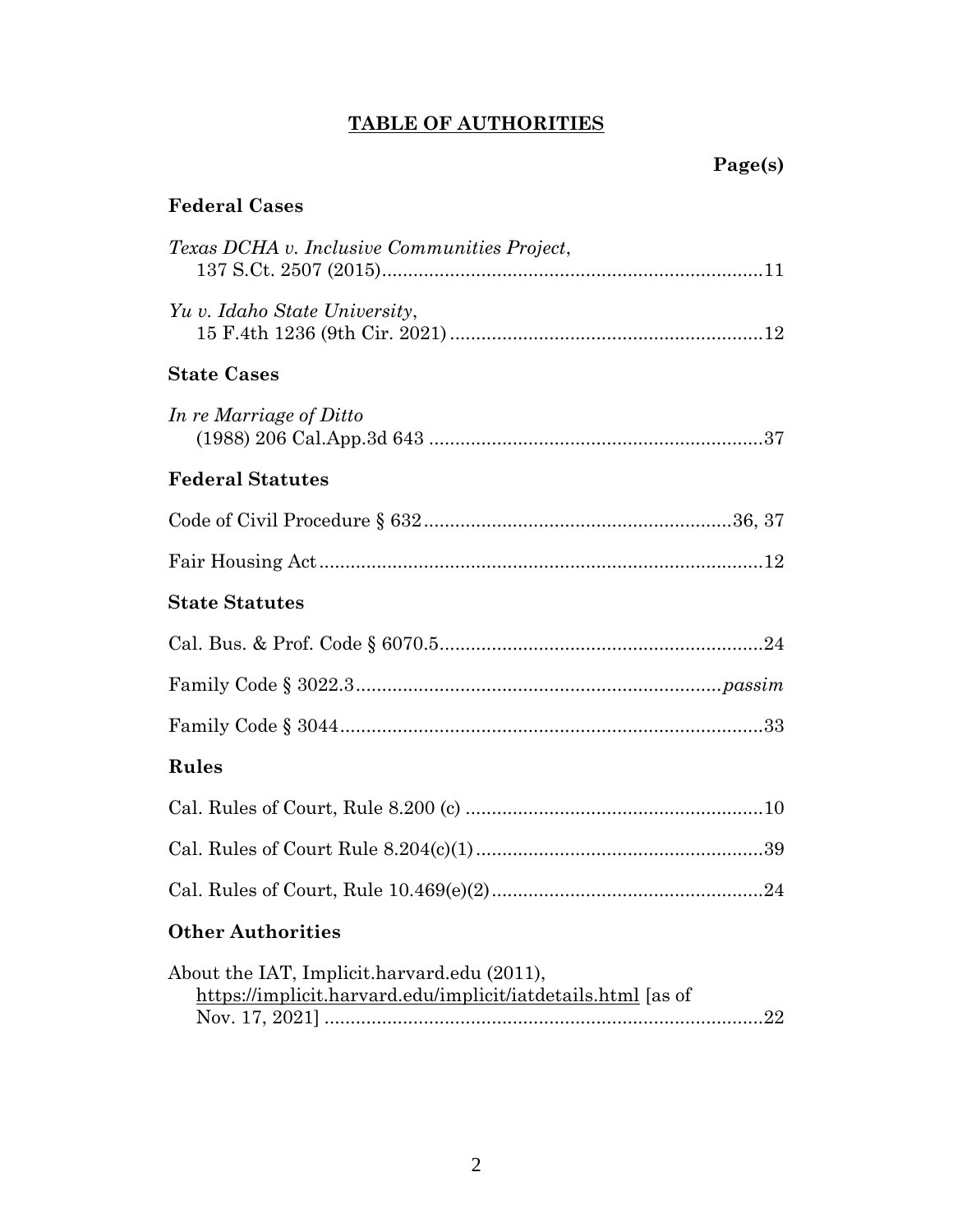| Access, Fairness, and Diversity: Toolkit of Educational<br><i>Resources for California Courts (2016)</i>                                                                         |
|----------------------------------------------------------------------------------------------------------------------------------------------------------------------------------|
| https://www.courts.ca.gov/partners/documents/Access-                                                                                                                             |
| 23                                                                                                                                                                               |
| Ammons, Mules, Madonnas, Babies, Bath Water, Racial<br>Imagery and Stereotypes: The African-American Woman<br>and the Battered Woman Syndrome (1995) 1995 Wis. L.                |
|                                                                                                                                                                                  |
| Bench Handbook on Fairness and Access                                                                                                                                            |
| http://www2.courtinfo.ca.gov/protem/pubs/Fairness&Acces                                                                                                                          |
| 24                                                                                                                                                                               |
| Bennett, The Implicit Racial Bias in Sentencing: The Next<br><i>Frontier</i> (2017) 126 Yale L.J.<br>.23                                                                         |
| Biwer, Implicit Bias in the Judiciary: Confronting the                                                                                                                           |
| Bornstein, Reckless Discrimination (2017) 105 Cal. L. Rev.                                                                                                                       |
| Breger, Reforming by Re-Norming: How the Legal System Has<br>the Potential to Change A Toxic Culture of Domestic                                                                 |
| California Maternal Quality Care Collaborative, CA-PAMR<br>20                                                                                                                    |
| Campbell, How Domestic Violence Batterers Use Custody<br>Proceedings in Family Courts to Abuse Victims, and How<br>Courts Can Put a Stop to It (2017) 24 UCLA Women's L.J. 31    |
| Coker, Shifting Power for Battered Women: Law, Material                                                                                                                          |
| Conferences & Trainings, CAL. CTS.                                                                                                                                               |
| Dasgupta and Greenwald, On the Malleability of Automatic<br>Attitudes: Combating Automatic Prejudice With Images of<br><i>Admired and Disliked Individuals</i> (2001) Journal of |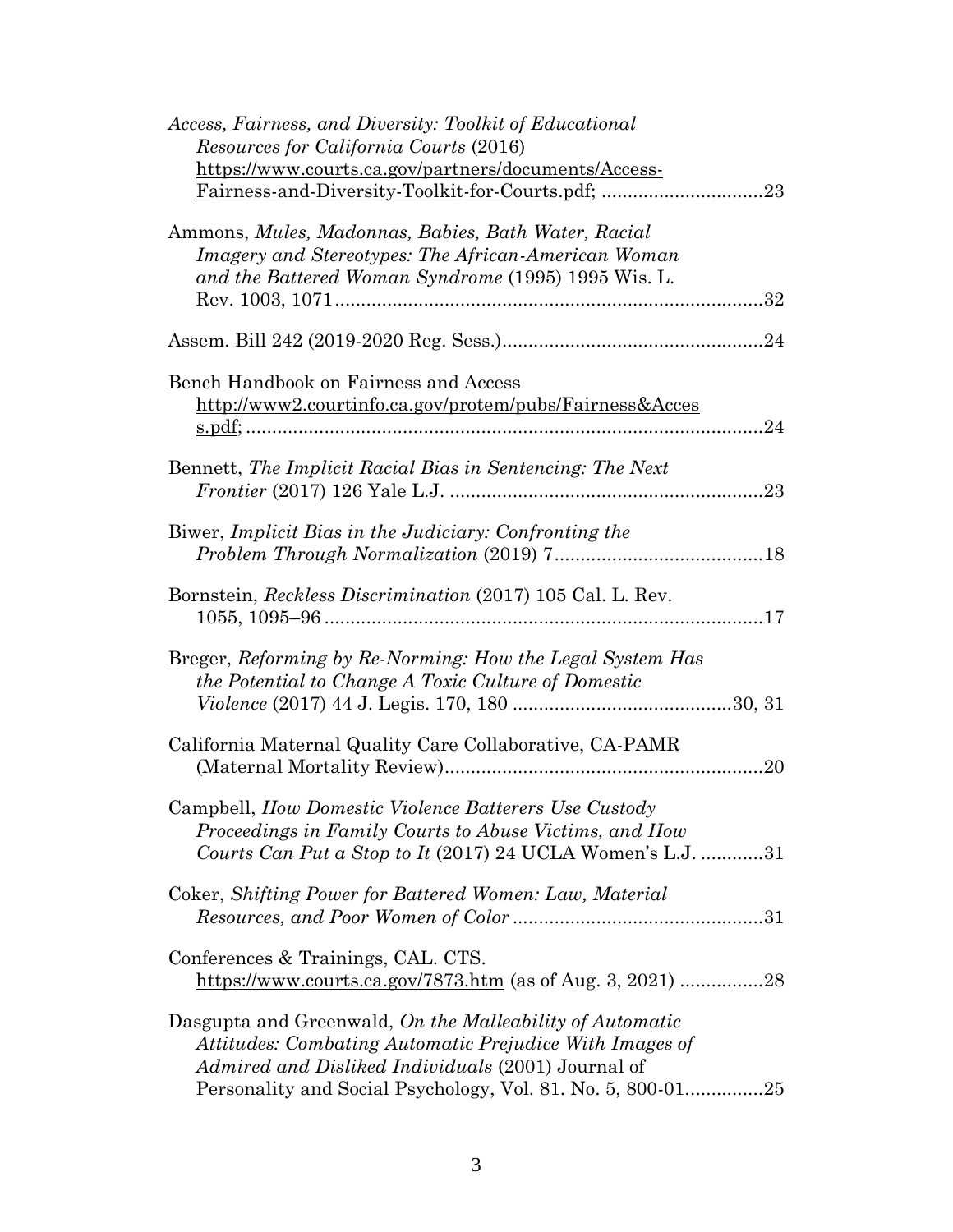| Frausto, et al., Stopping the School-to-Prison Pipeline: An<br><i>Institutional Approach</i> (2017) The Systemic Justice<br>21                                                                                                                                        |
|-----------------------------------------------------------------------------------------------------------------------------------------------------------------------------------------------------------------------------------------------------------------------|
| From Oscar Grant to Trayvon Martin—A Dialogue about<br>Race, Public Trust, and Confidence in the Justice System<br>http://www2.courtinfo.ca.gov/cjer/judicial/1916.htm24                                                                                              |
| Hall, et al., <i>Implicit Racial/Ethnic Bias Among Health Care</i><br>Professionals and Its Influence on Health Care Outcomes:<br>A Systematic Review (Dec. 2015) 105 (12) Am J Public                                                                                |
| Helping Courts Address Implicit Bias: Addressing Implicit<br>Bias in the Courts, National Center for State Courts,<br>available at https://www.nccourts.gov/assets/inline-<br><u>files/public-trust-12-15-15-</u><br>IB_Summary_033012.pdf?q_DMMIVv0v_eDJUa1ADxtw59   |
| Hinton, Henderson, and Reed, An Unjust Burden: The<br>Disparate Treatment of Black Americans in the Criminal                                                                                                                                                          |
| <i>Justice System (2018)</i> New York: Vera Institute of Justice27<br>Judicial Council of California                                                                                                                                                                  |
| https://www.courts.ca.gov/documents/trainingedu.pdf 24                                                                                                                                                                                                                |
| Kang, <i>Implicit Bias: A Primer for Courts</i> (Aug. 2009)<br>https://www.courts.ca.gov/documents/BTB_XXII_WEDF_3.<br>22                                                                                                                                             |
| Keeping Kids in School and Out of Court Initiative (program<br>addressing racial and ethnic disparities in California<br>schools and courts) CDC (2021) CDC.gov<br>https://www.cdc.gov/reproductivehealth/maternal-<br>mortality/disparities-pregnancy-related-<br>20 |
| Keeping Kids in School and Out of Court Initiative (program<br>addressing racial and ethnic disparities in California<br>schools and courts) http://www.courts.ca.gov/23902.htm; 24                                                                                   |
| Krieger, The Content of Our Categories: A Cognitive Bias<br>Approach to Discrimination and Equal Employment<br><i>Opportunity</i> (1995) 47 Stan. L. Rev. 1161, 1187-121817                                                                                           |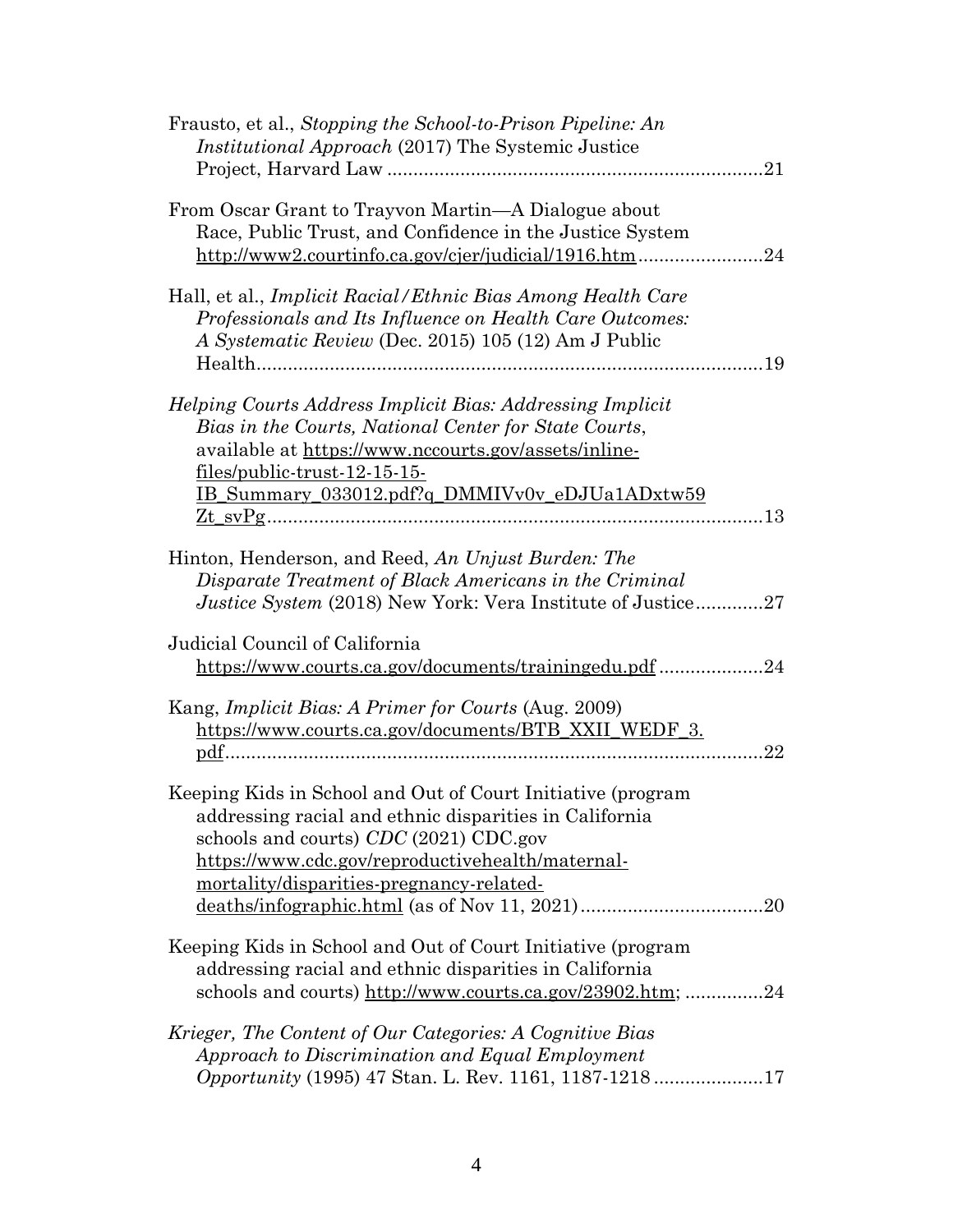| Kristof, Opinion, Is Everyone a Little Bit Racist?, N.Y. Times                                                                                                                                                                                                                                                                                               |
|--------------------------------------------------------------------------------------------------------------------------------------------------------------------------------------------------------------------------------------------------------------------------------------------------------------------------------------------------------------|
| Losen, et al., Closing the School Discipline Gap in California:<br>Signs of Progress (Nov. 2015) The Center for Civil Rights<br>21                                                                                                                                                                                                                           |
| Love, Study: Racial Discrimination In Mortgage Lending<br>Continues To Impact African Americans, With A 'Black'<br>Name Lowering One's Credit Score By 71 Points (Jan. 31,<br>2016) https://atlantablackstar.com/2016/01/31/study-<br><u>racial-discrimination-in-mortgage-lending-continues-to-</u><br>impact-african-americans-with-a-black-name-lowering- |
| Meier & Dickson, Mapping Gender: Shedding Empirical Light<br>on Family Courts' Treatment of Cases Involving Abuse and                                                                                                                                                                                                                                        |
| Meissner, et al., <i>Predicting Behavior with Implicit Measures</i> :<br>Disillusioning Findings, Reasonable Explanations, and                                                                                                                                                                                                                               |
| National Center for State Courts<br>https://www.nccourts.gov/assets/inline-files/public-trust-<br>$12-15-15$<br>IB Summary 033012.pdf?q DMMIVv0v_eDJUa1ADxtw59<br>23                                                                                                                                                                                         |
| National Implicit Bias Network,<br>https://implicitbias.net/training [as of Aug. 1, 2021]<br>23                                                                                                                                                                                                                                                              |
| Pager, The Mark of a Criminal Record (2003) 108 American                                                                                                                                                                                                                                                                                                     |
| Perception Institute https://perception.org/research/implicit-                                                                                                                                                                                                                                                                                               |
| Prasad, Implicit Racial Biases in Prosecutorial Summations:<br><i>Proposing an Integrated Response</i> (2018) 86 Fordham L.                                                                                                                                                                                                                                  |
| Rachlinski, et al., Does Unconscious Racial Bias Affect Trial                                                                                                                                                                                                                                                                                                |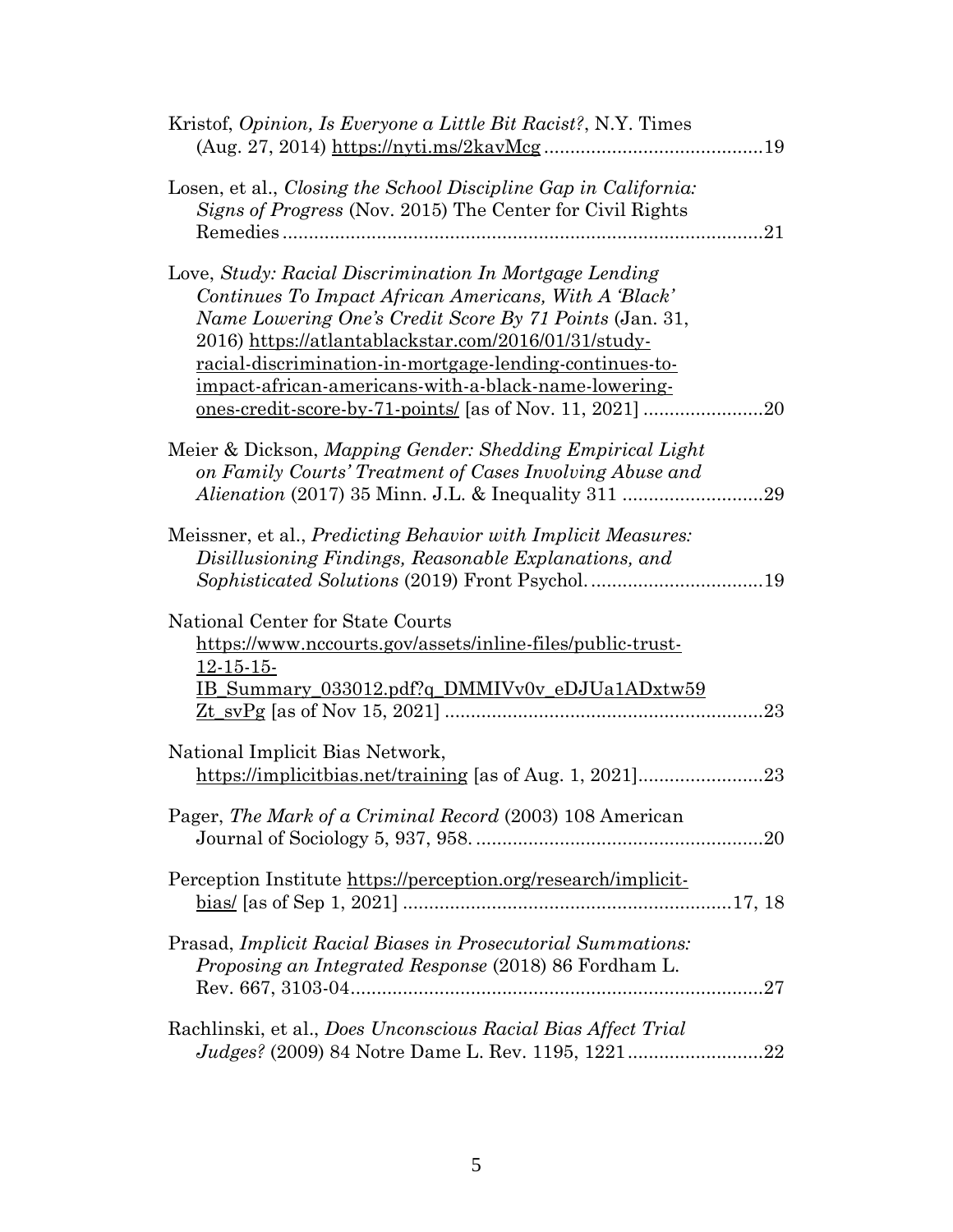| Roberts, Prison, Foster Care, and the Systemic Punishment of                                                                                                                        |    |
|-------------------------------------------------------------------------------------------------------------------------------------------------------------------------------------|----|
| Rooth, Implicit Discrimination in Hiring: Real World<br><i>Evidence</i> , Inst. for the Study of Lab. Discussion Paper No.                                                          |    |
| Struffolino, The Devil You Don't Know: Implicit Bias Keeps<br>Women in Their Place (2018) 38 Pace L. Rev. 260, 291 31                                                               |    |
| Swift, Manufacturing "Bad Mothers": A Critical Perspective                                                                                                                          |    |
| Visibility of Motherhood in Family Court Proceedings (2012)                                                                                                                         |    |
| Von Talge, Victimization Dynamics: The Psycho-Social and<br>Legal Implications of Family Violence Directed Toward<br>Women and the Impact on Child Witnesses (1999) 27 W.           | 30 |
| Williams, Double Jeopardy? An Empirical Study with<br>Implications for the Debates over Implicit Bias and                                                                           |    |
| Zestcott, Blair and Stone, <i>Examining the presence</i> ,<br>consequences, and reduction of implicit bias in health care:<br>a narrative review (2016) 19 Group Process Intergroup |    |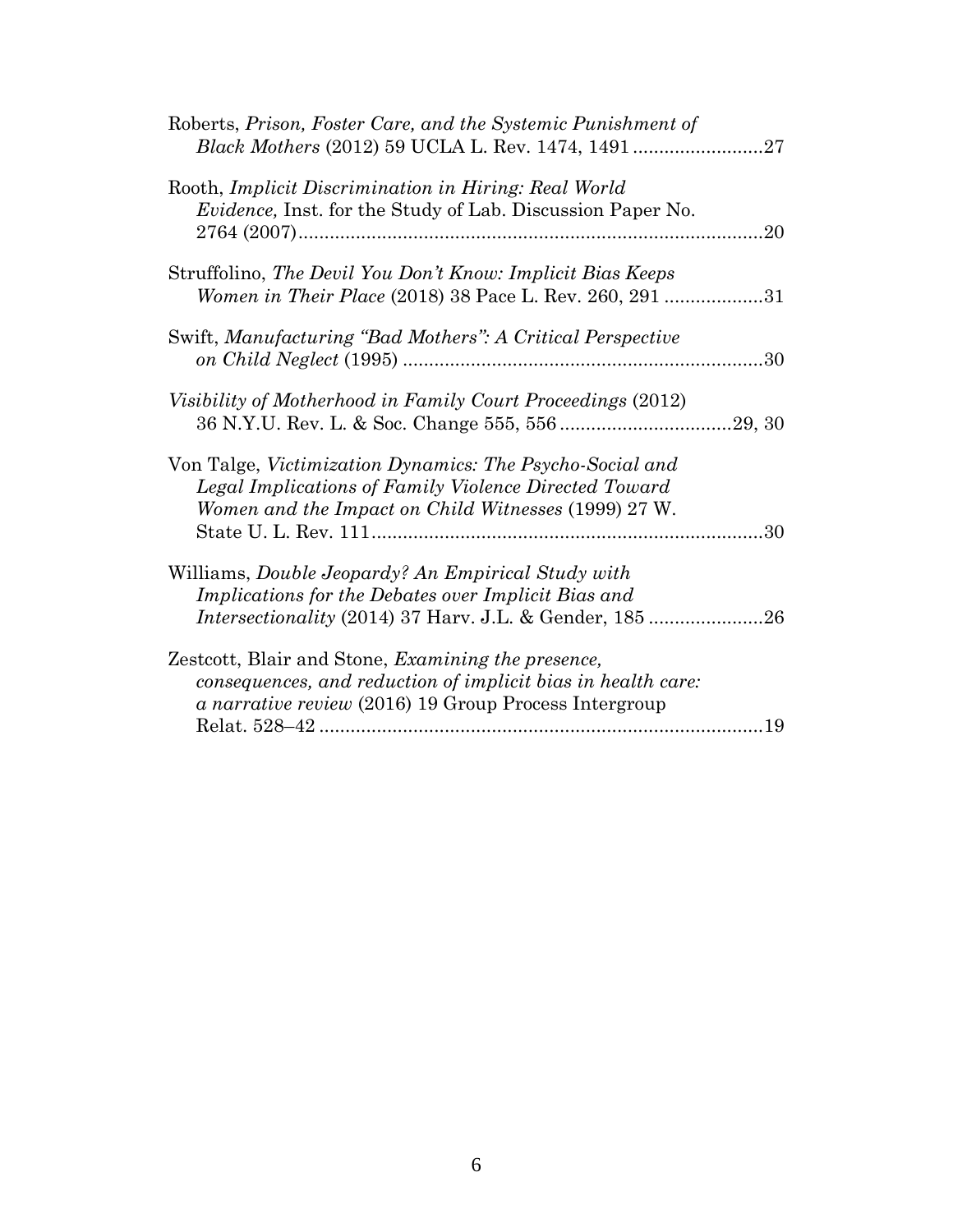# **APPLICATION FOR LEAVE TO FILE BRIEF OF AMICUS CURIAE INTERESTS OF AMICUS CURIAE APPLICANT**

**A Safe Place** was founded in 1978 and serves the Oakland and larger East Bay populations. Its mission is to decrease domestic violence by providing victims, survivors, and their children with a safe shelter and resources to break the cycle of violence through outreach and education to at-risk populations and diverse communities. A Safe Place works to offer culturally responsive support to survivors from vulnerable populations. A Safe Place stands in solidarity with survivors of domestic violence who face discrimination due to implicit bias in the court system.

#### The mission of the **Center for the Pacific Asian Family**

(CPAF) is to build healthy and safe communities by addressing the root causes and consequences of family violence and violence against women, with a focus on meeting the specific cultural and language needs of Asian and Pacific Islander women and their families. While located in Los Angeles metropolitan area, CPAF is a member of the Culturally Responsive Network to End Domestic Violence (CRDVN) and collectively serve marginalized communities in California. CPAF works in the community, the courts, and in other institutions and forums to advocate for and support survivors of domestic violence. CPAF takes a partnership approach, working with other communities toward the common goal of eradicating all forms of violence, including violence against Black people. CPAF thus has a strong interest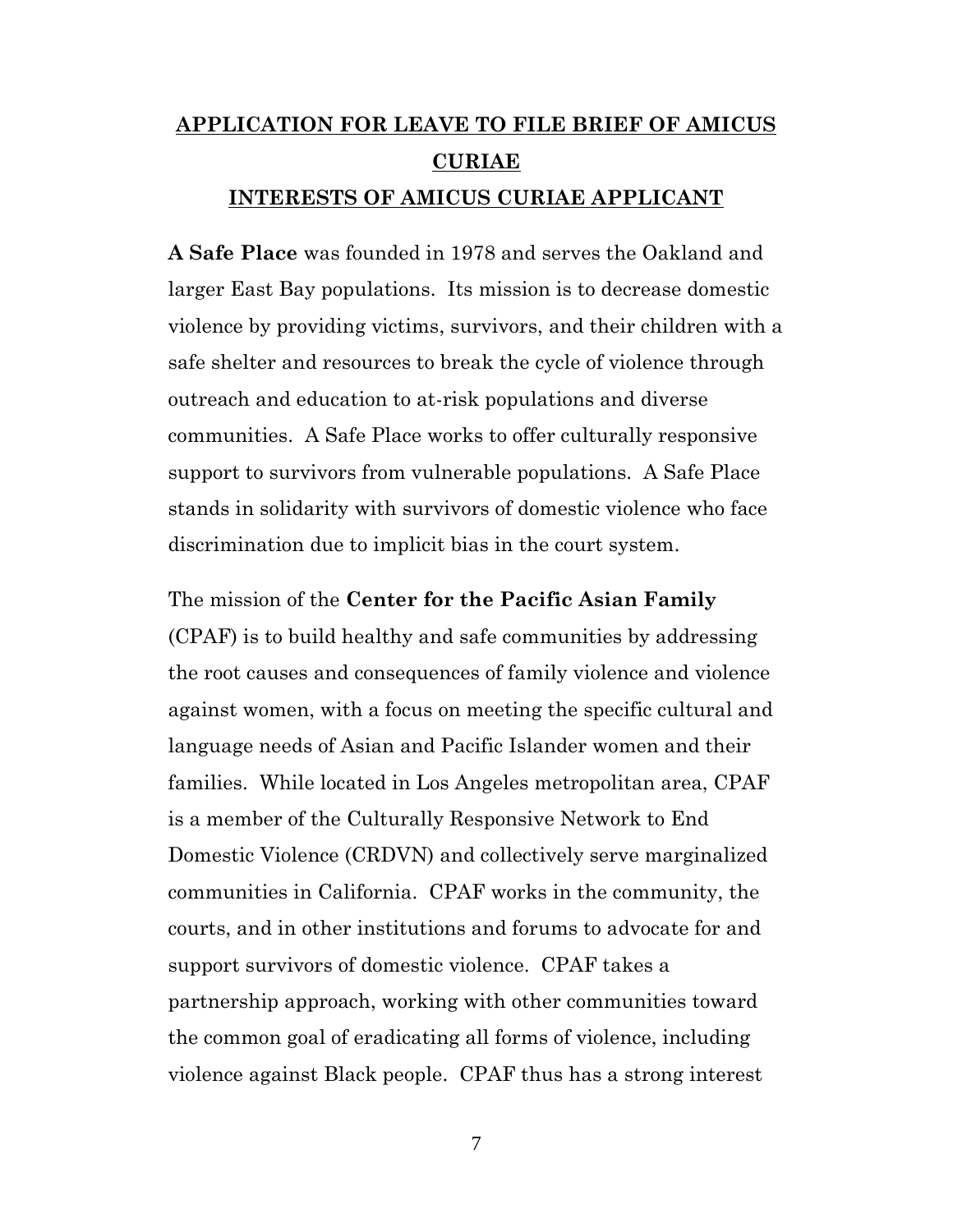in ensuring that Black women survivors of domestic violence and all who seek protection, redress, and justice in family court proceedings and in the legal system in general, can do so in a system where implicit and other forms of bias are acknowledged and addressed to the fullest extent possible.

**Equal Justice Society** ("EJS") is a national civil rights organization whose mission is to transform the nation's consciousness on race through law, social science, and the arts. Through litigation and advocacy, EJS combats race and other forms of discrimination in the legal system, education system, and government. EJS trains extensively on implicit bias and coordinates the National Implicit Bias Network, which connects social scientists, lawyers, and activists to advance understanding of implicit bias and how it works on both an individual and structural level. Through its work, EJS sees daily how implicit bias disproportionately harms Black women and other groups who already face significant obstacles to family security and stability, fair opportunity, and justice. EJS has a strong interest in addressing these inequities by preserving and promoting statutory and other types of mechanisms that mitigate and minimize implicit bias in the legal system and throughout society.

**My Sister's House** (MSH) is a Sacramento community-based organization whose mission is to serve Asian and Pacific Islander and other underserved women and children impacted by domestic violence, sexual assault, and human trafficking by providing a

8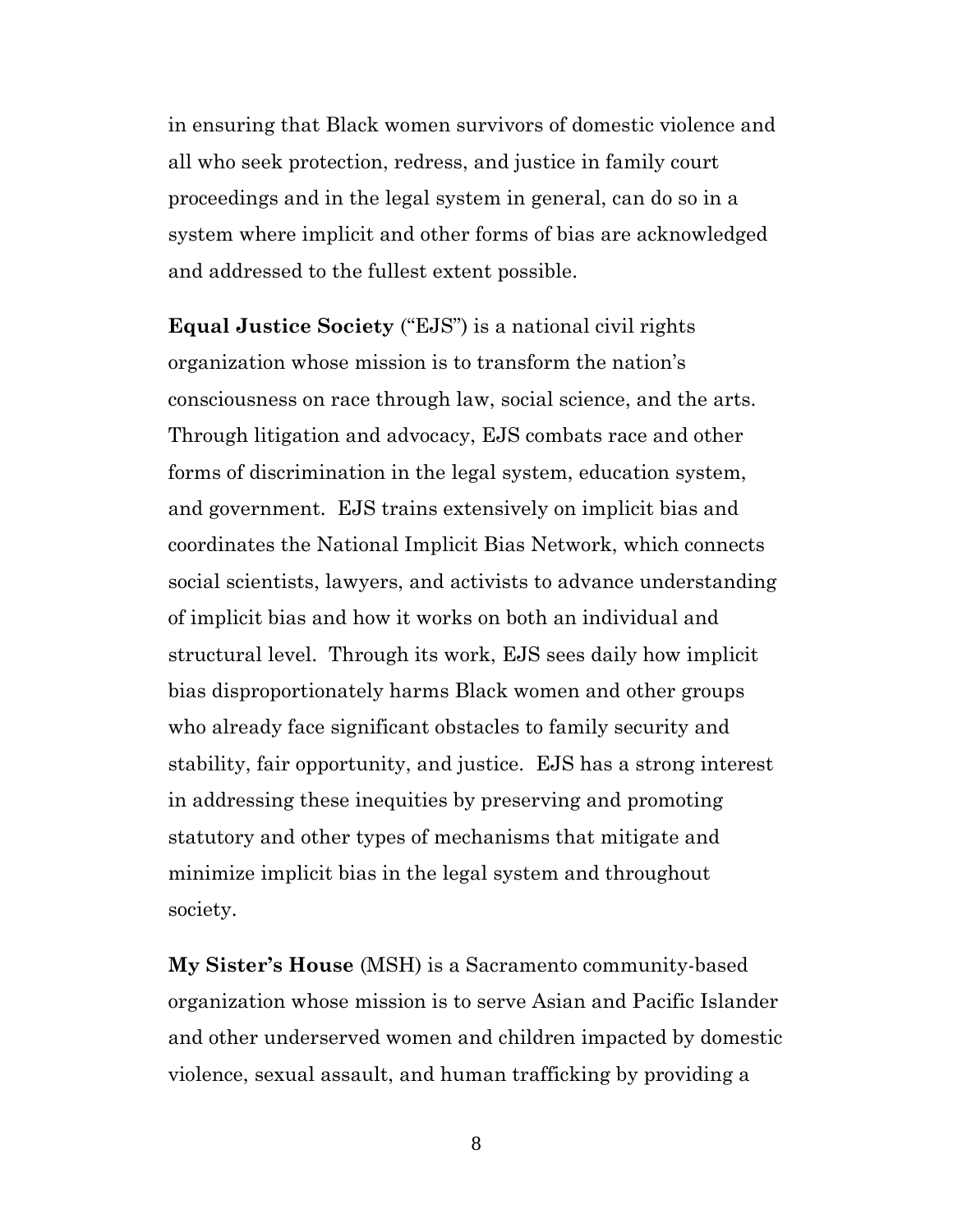culturally appropriate and responsive safe haven, job training, and community services. For over twenty years, My Sister's House has assisted survivors with outreach and education efforts to help prevent gender violence; a 24/7 multi-lingual help line which currently assists approximately 3000 survivors a year; an emergency shelter and transitional shelters, legal services, mental health services, and job training and other support in person for more than 500 survivors a year. MSH's culturallyresponsive service focus naturally attracts many Black and African women; MSH started a Black survivors group earlier this year. Through this work MSH recognizes the unfortunate racial and gender bias that Black and African survivors face in our justice system and in our communities. Ultimately, this bias makes it difficult for these survivors to break the cycle of violence in their families. To varying degrees, this racial and gender bias is shared and experienced by survivors of a wide variety of ethnicities. My Sister's House has a strong interest in fair treatment and fair outcomes in the courts, especially when it comes to mothers/survivors seeking to end the cycle of violence that their children may experience and/or witness.

**Young Women's Freedom Center (YWFC)** was founded in 1993 to empower and inspire cis and trans young women, trans young men, and gender-expansive young people who have been disproportionately impacted by incarceration, racist and sexist policies, the juvenile and criminal justice systems, and/or the underground street economy, to create positive change in their lives and communities. YWFC has worked with a significant

9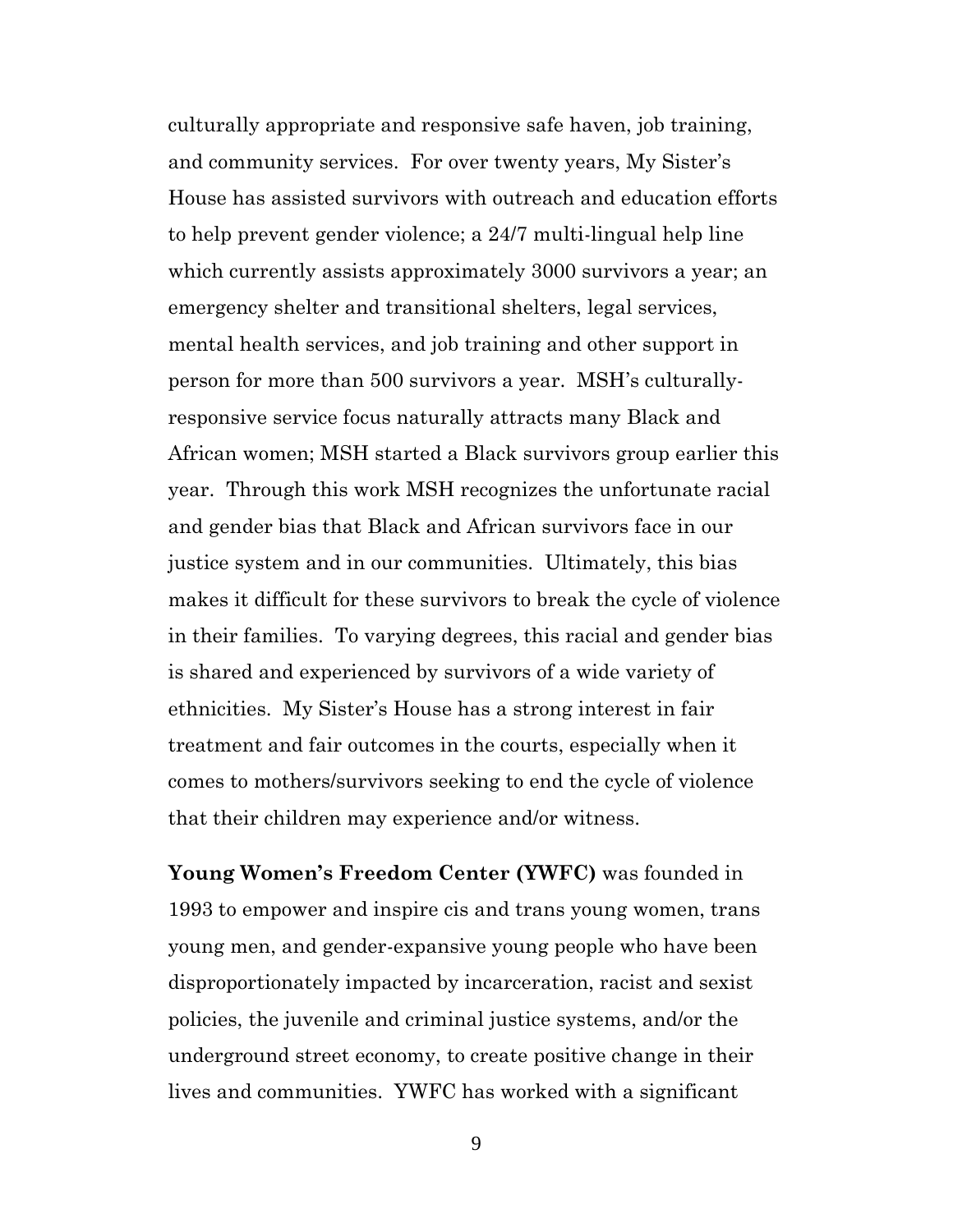number of young Black women and their children to challenge biased and unfair treatment in the criminal justice system and civil court system, including family court. YWFC works with individuals and communities to root out system biases that pathologize the basic needs of mothers and children. YWFC provides our members with education on their legal rights so that they can be advocates for themselves and their children. In cases where abuse and visitation have been major focal points for court involvement, YWFC has seen bias play out in ways that harm Black mothers and their children. YWFC's mission and work show its strong interest in supporting Black women and all those who are disproportionately harmed by bias to achieve justice in the courts and in all systems.

### **PURPOSE OF THE AMICUS CURIAE BRIEF**



Division Two:

The Equal Justice Society (EJS) requests leave to file the attached proposed brief as amicus curiae and counsel for amici A Safe Place, Center for the Pacific Asian Family, My Sister's House and Young Women's Freedom Center, in support of the appellant, Angeliant, Angeliant, Angeliant, angeliant, rule 8.200 (c).)

<span id="page-10-0"></span>Founded in 2000, EJS is a national nonprofit civil rights organization based in Oakland, California. Its mission is to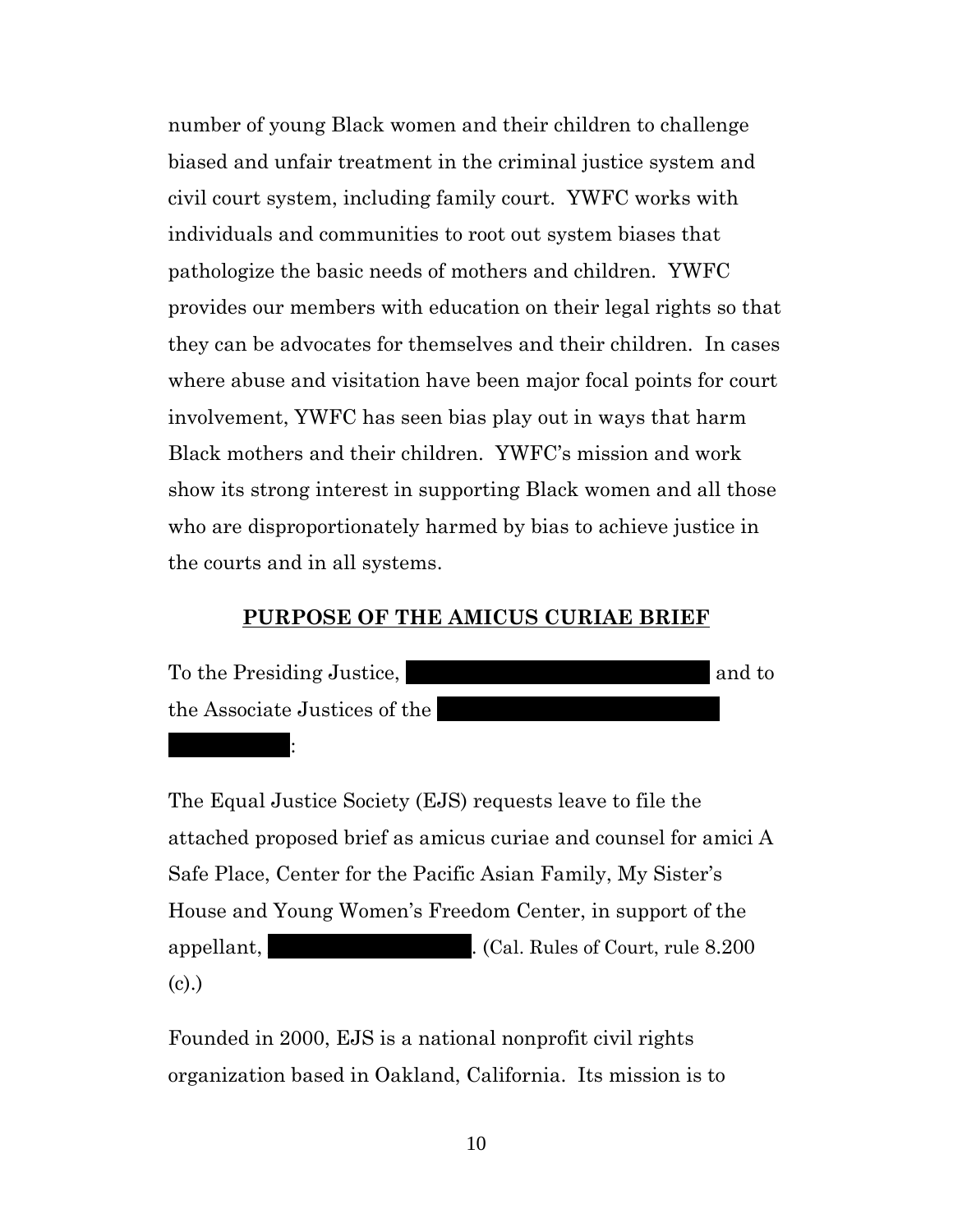transform the nation's consciousness on race through law, social science, and the arts. Through federal and state litigation and advocacy, EJS combats race and other forms of discrimination and promotes equity and fairness in the legal system, education system, and government.

EJS is dedicated to ensuring that our U.S. and California constitutions and all our civil laws work fairly for people of color, women, and for all. A key component of EJS's work, to preserve and build upon civil rights law, is educating decision-makers and the public on the negative effects of implicit bias in our structures and institutions and the need to understand, analyze and redress these harmful effects. Working with academics and social scientists, EJS has developed expertise and provided numerous presentations, trainings, and seminars on implicit bias and how it can and should be redressed through law and policy. These include legal trainings for attorneys on established and developing jurisprudence on unconscious and implicit bias in which courts have recognized implicit bias and its effects regarding unlawful discrimination or have admitted and considered expert testimony on implicit bias such cases.

EJS has served as counsel for amici in U.S. Supreme Court and lower court cases in furtherance of jurisprudence that considers modern scientific understanding of the ways that race discrimination operates in our institutions. See, e.g. *Texas DCHA v. Inclusive Communities Project*, 137 S.Ct. 2507 (2015) (amicus brief submitted in support of respondent civil rights

<span id="page-11-0"></span>11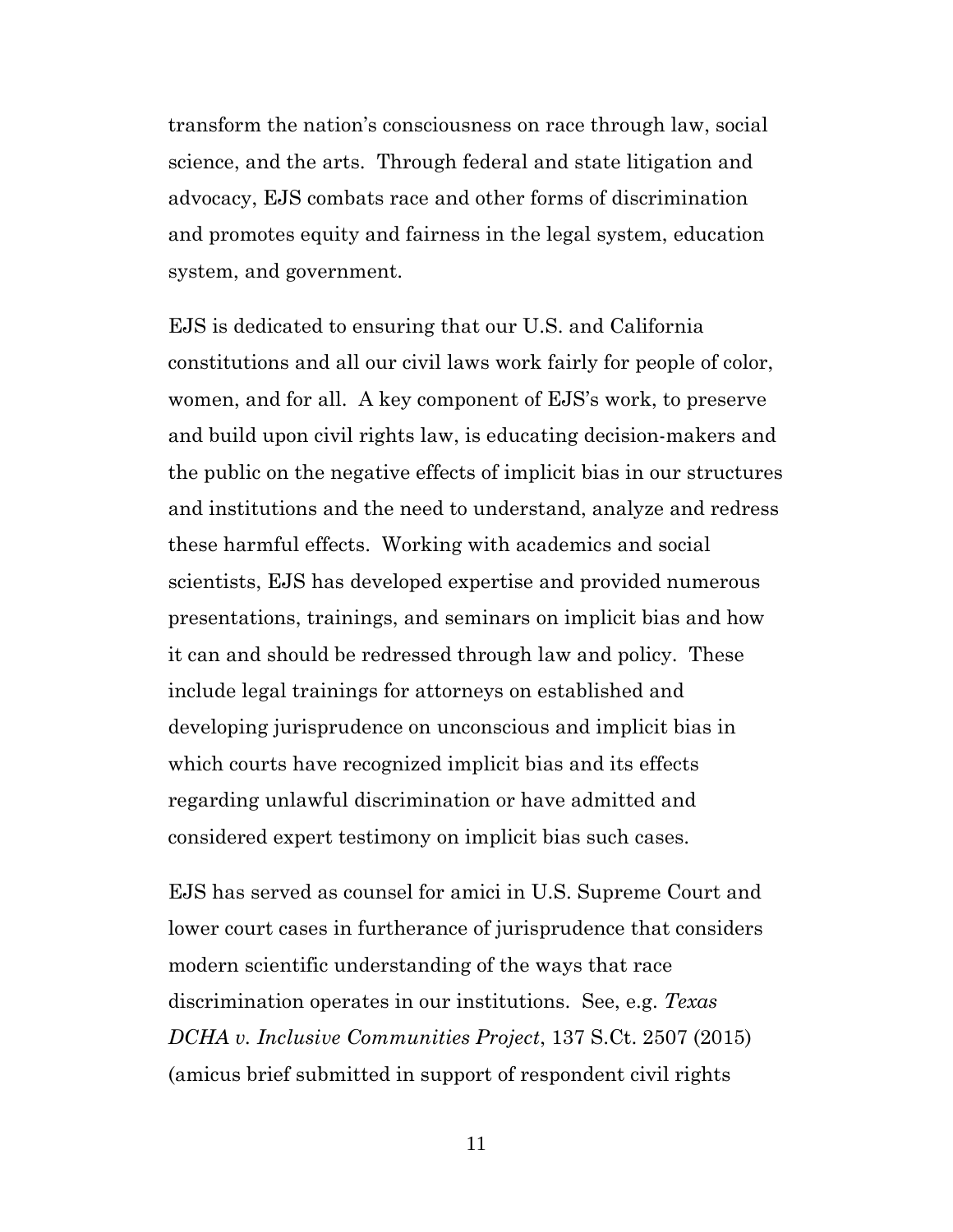<span id="page-12-1"></span>organization on how implicit and unconscious bias operate in affordable housing and zoning decisions, Brief for Coalition of Sociologists, Social Psychologist, and Legal Scholars as Amici Curiae Supporting Respondents, Inclusive Communities, 135 S. Ct. 2507 (2015) (No. 13–1371), 2014 WL 740580; majority opinion recognized disparate impact liability's role (under the Fair Housing Act) as "permit[ting] plaintiffs to counteract unconscious prejudices and disguised animus as disparate treatment." (Opinion at 2522); *Grutter v. Bollinger*, Brief for Coalition for Economic Equity et al. as Amici Curiae Supporting Respondents, 593 U.S. 306 (2003) (No. 02–241), 2003 WL 398358 (Court upheld the race-conscious admissions policy at the University of Michigan Law School); and *Yu v. Idaho State University*, 15 F.4th 1236 (9th Cir. 2021), Brief of Amici Curiae Equal Justice Society, et al., 2020 WL 7701235 (C.A.9) (brief on social science and jurisprudence on the probative value of implicit bias evidence in Title VI and Title VII discrimination cases.)

<span id="page-12-0"></span>Appellant Seeks reversal of the trial court's ruling that effectively granted Respondent joint custody of the parties' minor child despite Respondent's documented abuse of the child and, as the trial court acknowledges in its restraining order against Respondent, of Appellant. As established through scientific studies and as now broadly accepted by California courts and other courts, implicit or unconscious bias is pervasive in our institutions and can create an especially daunting barrier

12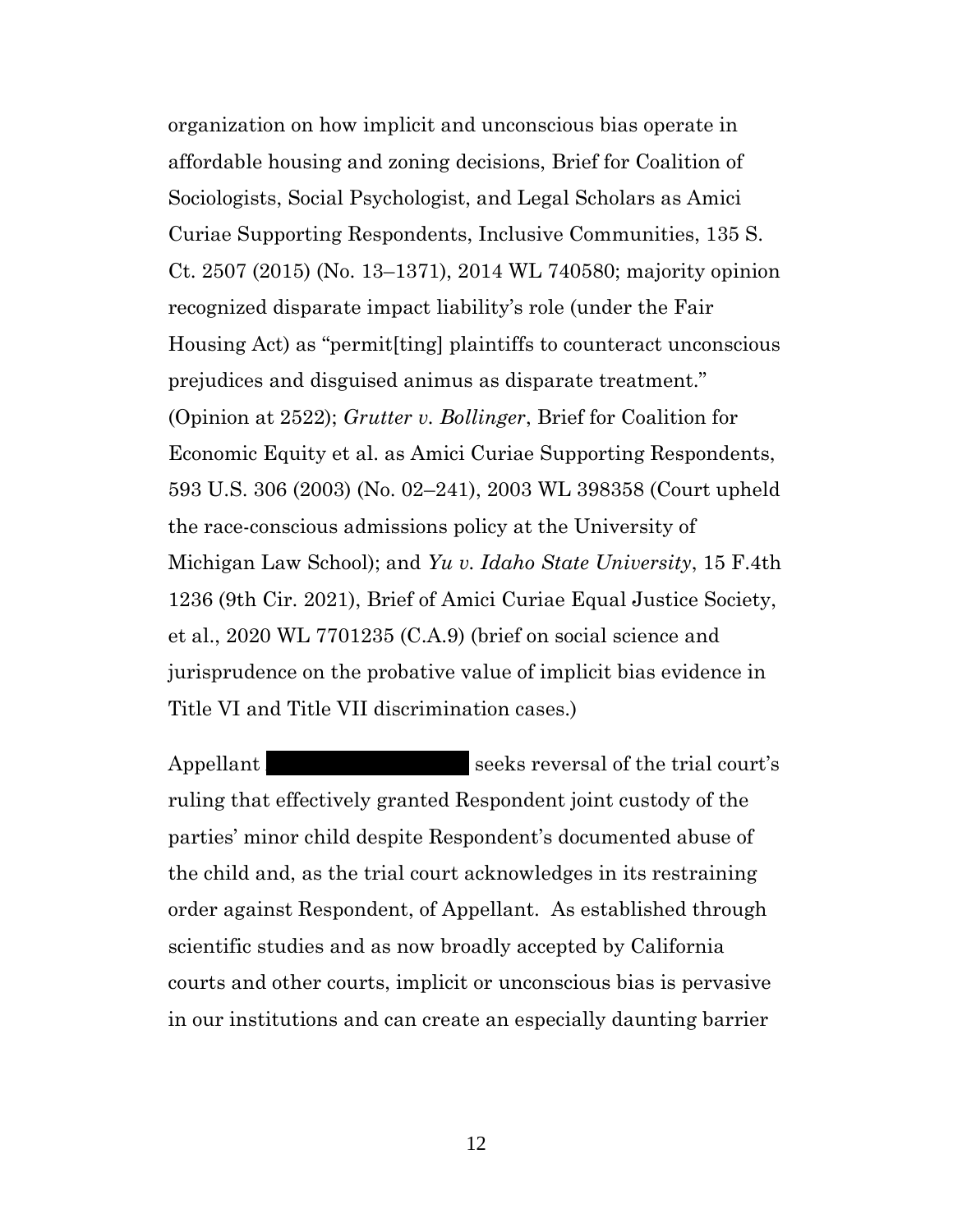to justice for Black women litigants like irrespective of a decision-maker's intentions or wishes.

<span id="page-13-1"></span>But there are mechanisms and "checks" that can help mitigate such bias. According to a study by the National Center for State Courts, a particularly helpful strategy for mitigating bias is to ensure that decision makers, including judges and jurors, write out their reasons for a decision before rendering it. See, *Helping Courts Address Implicit Bias: Addressing Implicit Bias in the Courts, National Center for State Courts*, available at [https://www.nccourts.gov/assets/inline-files/public-trust-12-15-15-](https://www.nccourts.gov/assets/inline-files/public-trust-12-15-15-IB_Summary_033012.pdf?q_DMMIVv0v_eDJUa1ADxtw59Zt_svPg) [IB\\_Summary\\_033012.pdf?q\\_DMMIVv0v\\_eDJUa1ADxtw59Zt\\_svP](https://www.nccourts.gov/assets/inline-files/public-trust-12-15-15-IB_Summary_033012.pdf?q_DMMIVv0v_eDJUa1ADxtw59Zt_svPg) [g.](https://www.nccourts.gov/assets/inline-files/public-trust-12-15-15-IB_Summary_033012.pdf?q_DMMIVv0v_eDJUa1ADxtw59Zt_svPg) A primary issue in the instant case is the absence of a statement of decision which, based on the language of Family Code section 3022.3, Appellant and amici assert are required in cases such as this. A statement of decision is a written explanation of a court's rationale for a decision and, as the aforementioned study highlights, can function as a check against implicit bias. Statements of decision are thus especially critical in cases involving litigants like who are particularly prone to implicit bias and its ill effects.

<span id="page-13-0"></span>Amici, collectively, are organizations dedicated to justice and safety for domestic violence survivors and to the equitable treatment of Black women and other women of color in family court proceedings and the broader legal system. The proposed brief contains discussion and analysis of implicit bias, its potential harmful effects in cases like the instant case, and the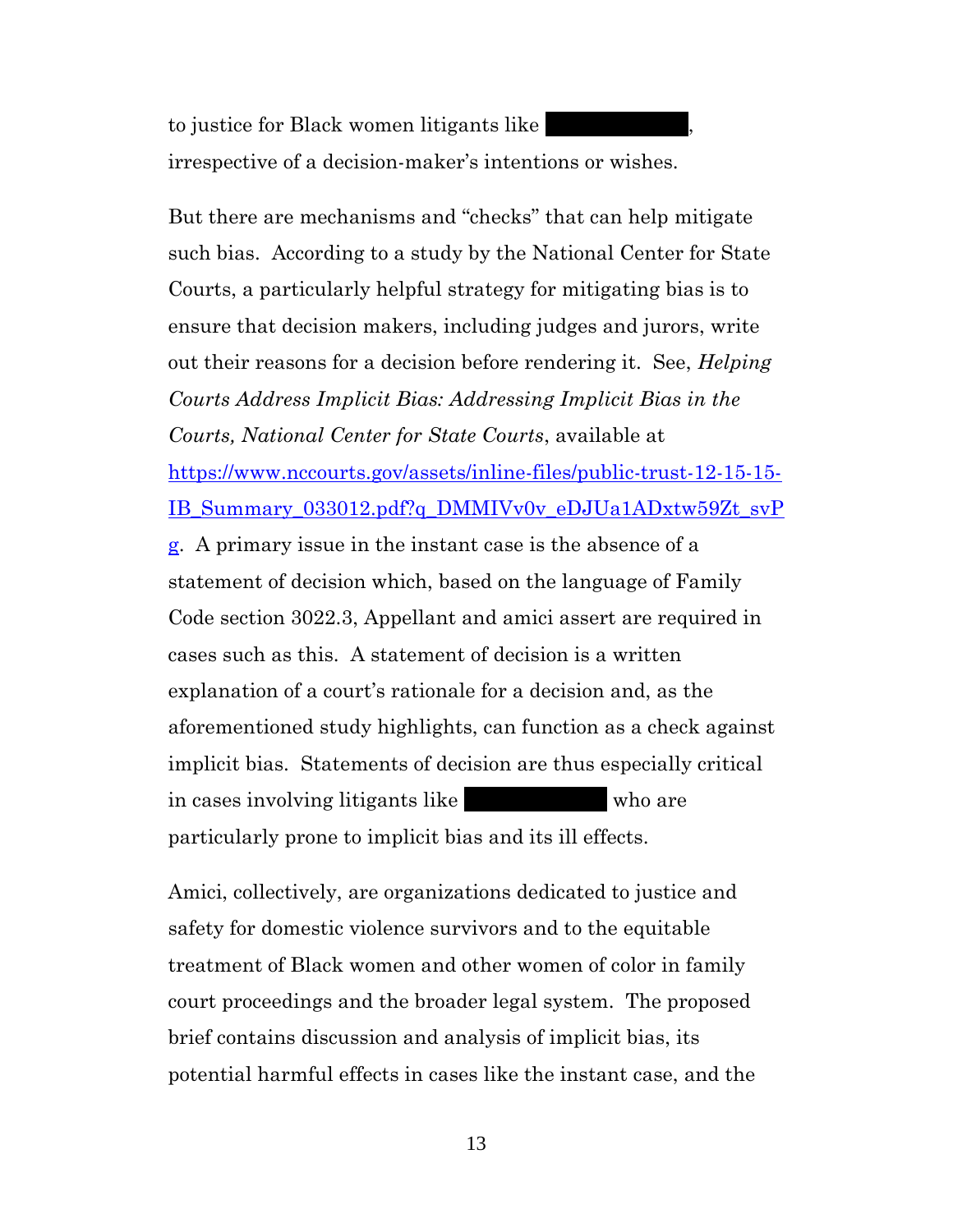important potential of mechanisms like Family Code section 3022.3 to help reduce bias—considerations which amici believe are important to this appeal.

No party, nor counsel for any party in this appeal has authored any part of the accompanying proposed amicus curiae brief. EJS attorneys Christina Alvernaz, Mona Tawatao, and Eva Paterson, with the research assistance of EJS law clerks Bradan Litzinger, Derrick Luster, and Maeve Estrada, are the only authors of this brief. Further, no person or entity has made any monetary contributions to fund the preparation or submission of this brief.

### **CONCLUSION**

Based on the foregoing, amici respectfully request leave to file the attached proposed brief as amicus curiae and amici counsel in this matter.

DATED: November 22, 2021 Respectfully submitted,

 $\rm By: \_\_\!/s$ Christina Alvernaz (SBN 329768) Attorneys for Amici Curiae EQUAL JUSTICE SOCIETY 1939 Harrison St., Suite 818 Oakland, CA 94612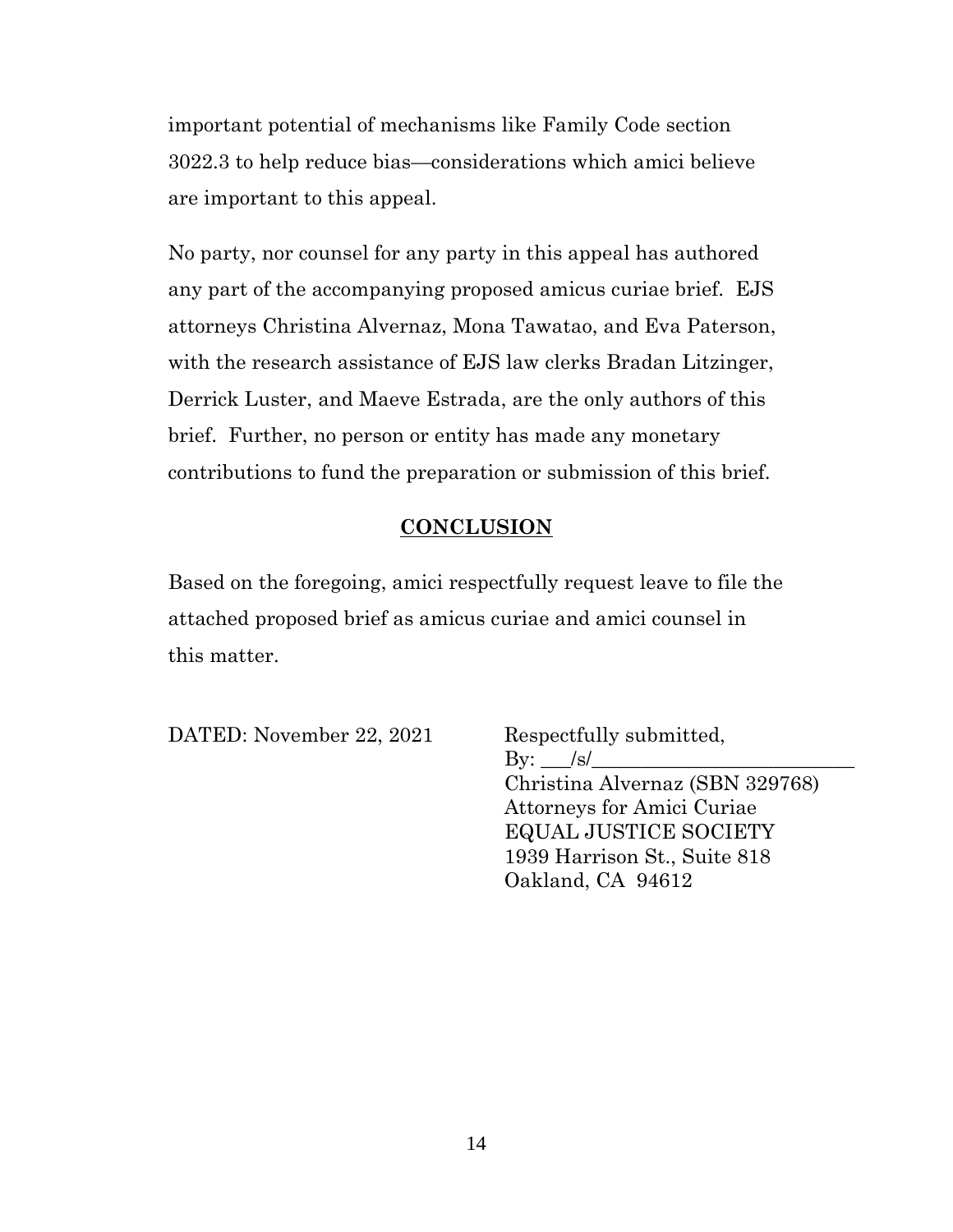#### **AMICUS CURIAE BRIEF**

#### **INTRODUCTION**

Amici curiae submit this brief in support of Appellant , a Black mother and survivor of domestic violence perpetrated by Respondent, The Hales Hales Seeks sole custody of the parties' child in the interest of the child's safety. She appeals the trial court's decision to permit joint custody despite Respondent's documented repeated physical and verbal abuse of the child. The trial court rendered its decision without written explanation or reasoning. An issue central to this appeal is whether the court erred in declining

's request, made pursuant to Family Code section 3022.3, for a statement of decision that explains the factual and legal basis for the court's ruling.

As a Black woman, mother, and survivor of domestic violence,

faces multiple harmful statistical disadvantages that arise from unchecked implicit biases recognized by the California judiciary and many courts across the country. "Implicit bias" refers to unconsciously held thought patterns and associations towards members of certain groups, most often in reference to race or gender. Social science research, including court studies, shows that implicit biases toward Black litigants, women, and victims of domestic violence enter the courtroom when those biases are unexamined or unchecked by routine decision-making procedures that can mitigate such bias. This research also includes studies showing that decision-makers hold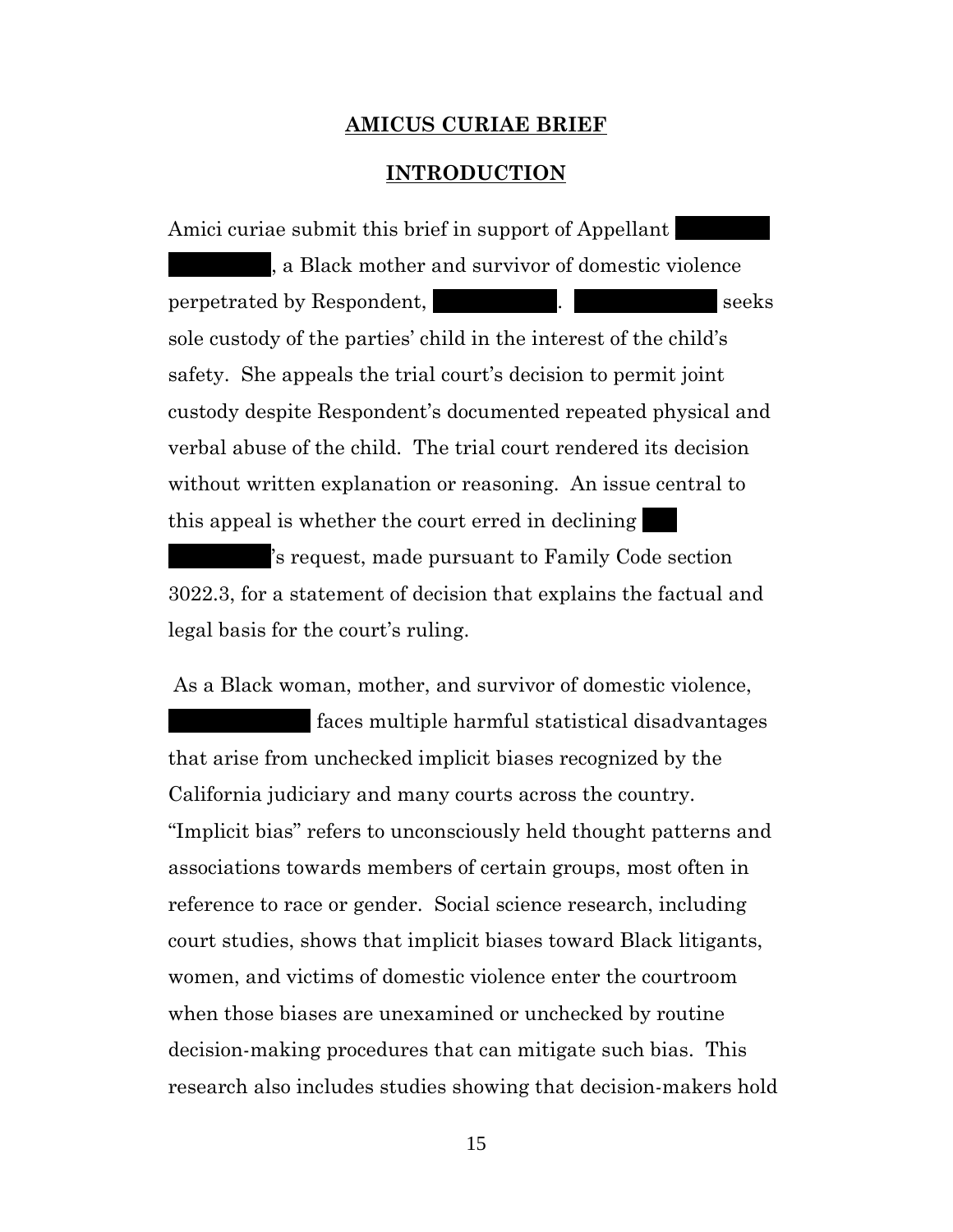biases that result in unfair or harmful outcomes for women like

whose children are victims of abuse. Amici curiae. A Safe Place, Center for the Pacific Asian Family, Equal Justice Society, My Sister's House and Young Women's Freedom Center request that the Court consider Theorem  $\sim$  S appeal with this research and the availability of bias-reducing measures in mind. Such consideration is particularly important in cases like

's given that court studies have shown that mechanisms that require triers of fact to explain the basis and reasoning for their decisions before they are made, as with section 3022.3, can be effective in reducing bias. Courts have made critical strides to eliminate explicit racial and gender bias from the courtroom, and  $\blacksquare$  is precisely the type of litigant that the California courts have acknowledged to be uniquely vulnerable to *implicit* race and gender biases in the courtroom as well. The circumstances of this appeal underscore the very reasons that the California judiciary has chosen to implement trainings and other checks on courtroom bias to ensure equitable outcomes for litigants.

#### **ARGUMENT**

## <span id="page-16-0"></span>**I. Implicit Bias Is Pervasive in Society Among Individuals and Across Institutions.**

Nelson Mandela, one of the most influential anti-racists in history, once wrote that he experienced feeling "panic" when he noticed that the flight that he boarded on a trip to Ethiopia in the early days of the anti-apartheid movement was piloted by a Black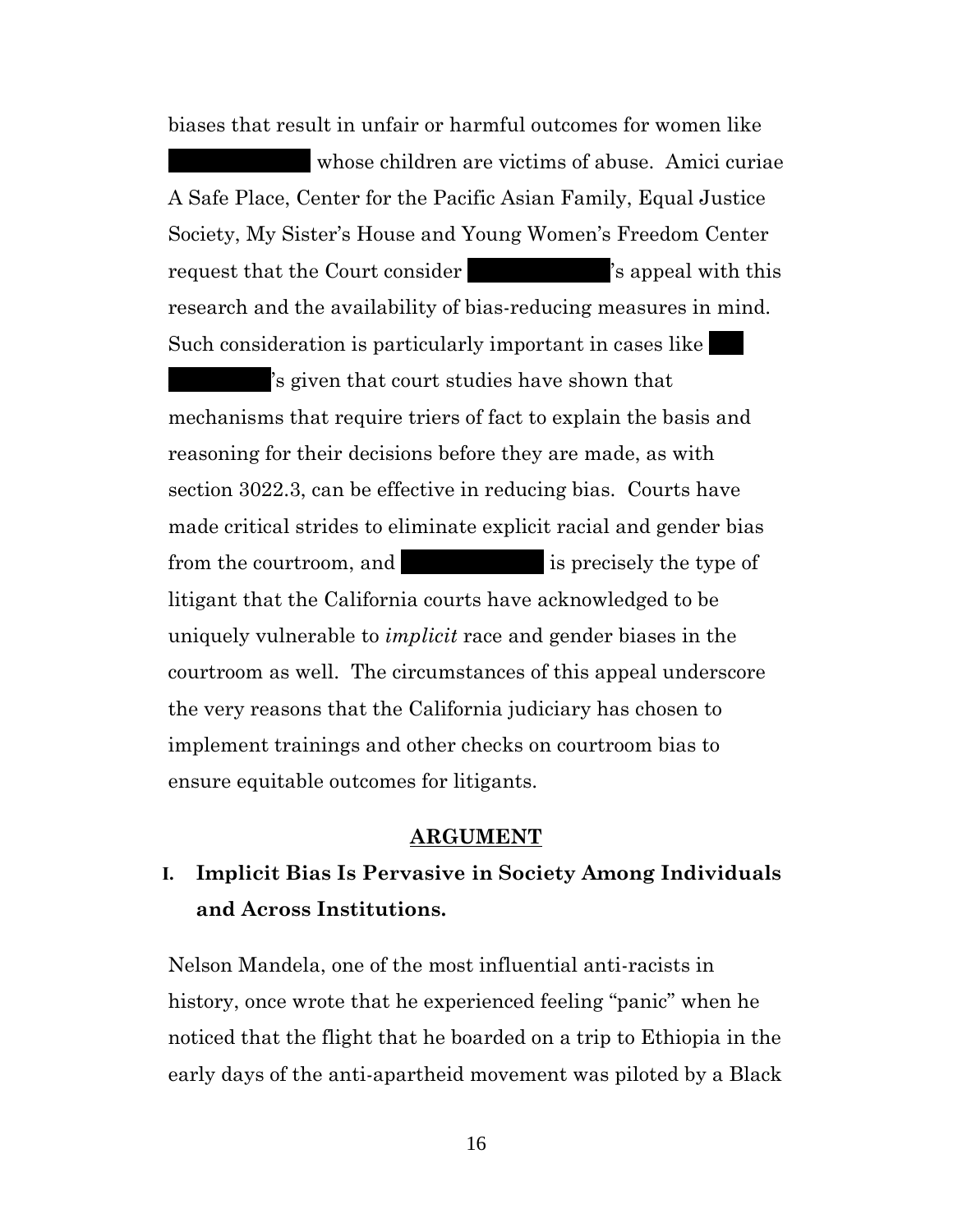man. Catching himself in this unconscious thought pattern, he lamented: "I had fallen into the apartheid mindset, thinking Africans were inferior and that flying was a white man's job. I sat back in my seat and chided myself for such thoughts." (Mandela, Long Walk to Freedom: The Autobiography of Nelson Mandela (1994) p. 46.) This anecdote is illustrative of the reality that even those who actively work to combat racist stereotypes will struggle when those stereotypes inevitably surface as we go about our lives. If left unexamined, these stereotypes will subconsciously drive our decision-making processes. The vast amount of research accumulated across several decades supports this fact: that the implicit bias we each have is ubiquitous, warping decisions that call for objectivity and integrity. (Bornstein, *Reckless Discrimination* (2017) 105 Cal. L. Rev. 1055, 1095–96.); see also *Krieger, The Content of Our Categories: A Cognitive Bias Approach to Discrimination and Equal Employment Opportunity* (1995) 47 Stan. L. Rev. 1161, 1187-1218 (citing and summarizing in detail the social science on implicit bias).)

<span id="page-17-2"></span><span id="page-17-1"></span><span id="page-17-0"></span>The term implicit bias refers to socially entrenched stereotypes of, and attitudes toward, historically marginalized groups that affect our perception of individuals within those groups, without our conscious knowledge. (*Implicit Bias Explained*, (2021) Perception Institute<https://perception.org/research/implicit-bias/> [as of Sep 1, 2021].) We now understand that the stereotypes we hold about others based on membership within a particular group (for example, race, gender, or nationality) can be negative,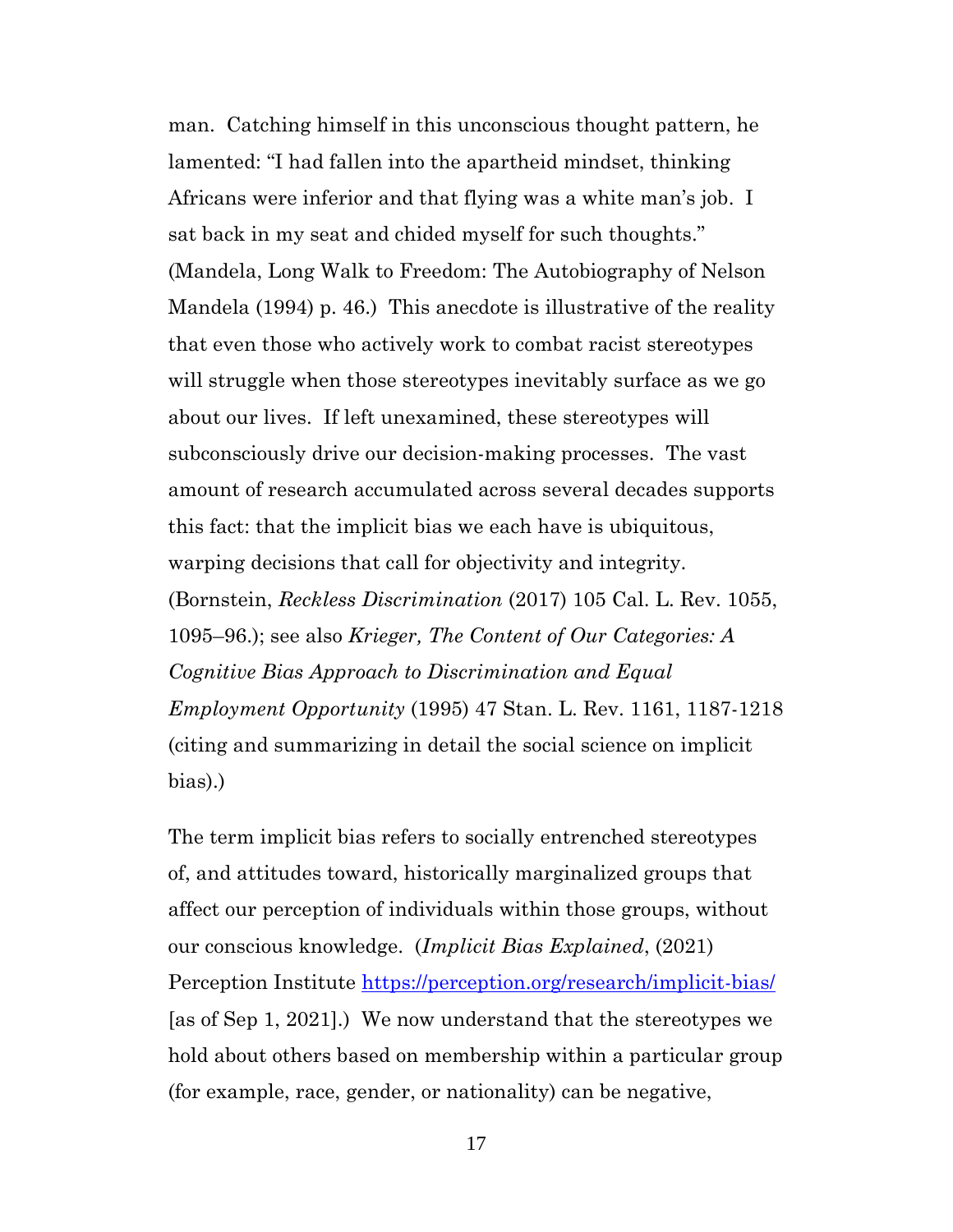<span id="page-18-1"></span>positive, or neutral, and that we act upon these stereotypes automatically. *Id.* Stereotyping can be characterized as a sorting mechanism within our brains, which helps to explain why kneejerk associations occur without conscious forethought. (Bornstein, *Reckless Discrimination* (2017) 105 Cal. L. Rev. 1095- 96.) Today, it is broadly accepted that implicit bias exists in just about everyone, and it is widespread across our institutions: in the employment realm, in healthcare, in academia, in the courtroom, and in day-to-day life.

<span id="page-18-0"></span>While implicit bias is a form of bias or racism, unacknowledged implicit bias is not the same as overt or explicit racism. People who are overtly racist knowingly hold the belief that people of color are inferior or "less than" in all or some aspects of life. (Daumeyer, et al., *Consequences of attributing discrimination to implicit vs. explicit bias* (2019) Journal of Experimental Social Psychology 84, p. 1.) Explicit racism comes with conscious awareness that one's attitude about a particular group does or may affect their behavior towards members of that group. *Id.* Implicit biases, on the other hand, are initially developed "from the mental schemas all humans develop in learning to process the complexity of the world," and therefore all people develop such biases to some extent. (Biwer, *Implicit Bias in the Judiciary: Confronting the Problem Through Normalization* (2019) 7 Ind. J. L. & Soc. Equal. 264, 267.) Most often these schemas are developed in adolescence. The nature of implicit biases and associations means that, if left unexamined or unacknowledged, otherwise egalitarian-minded people may "act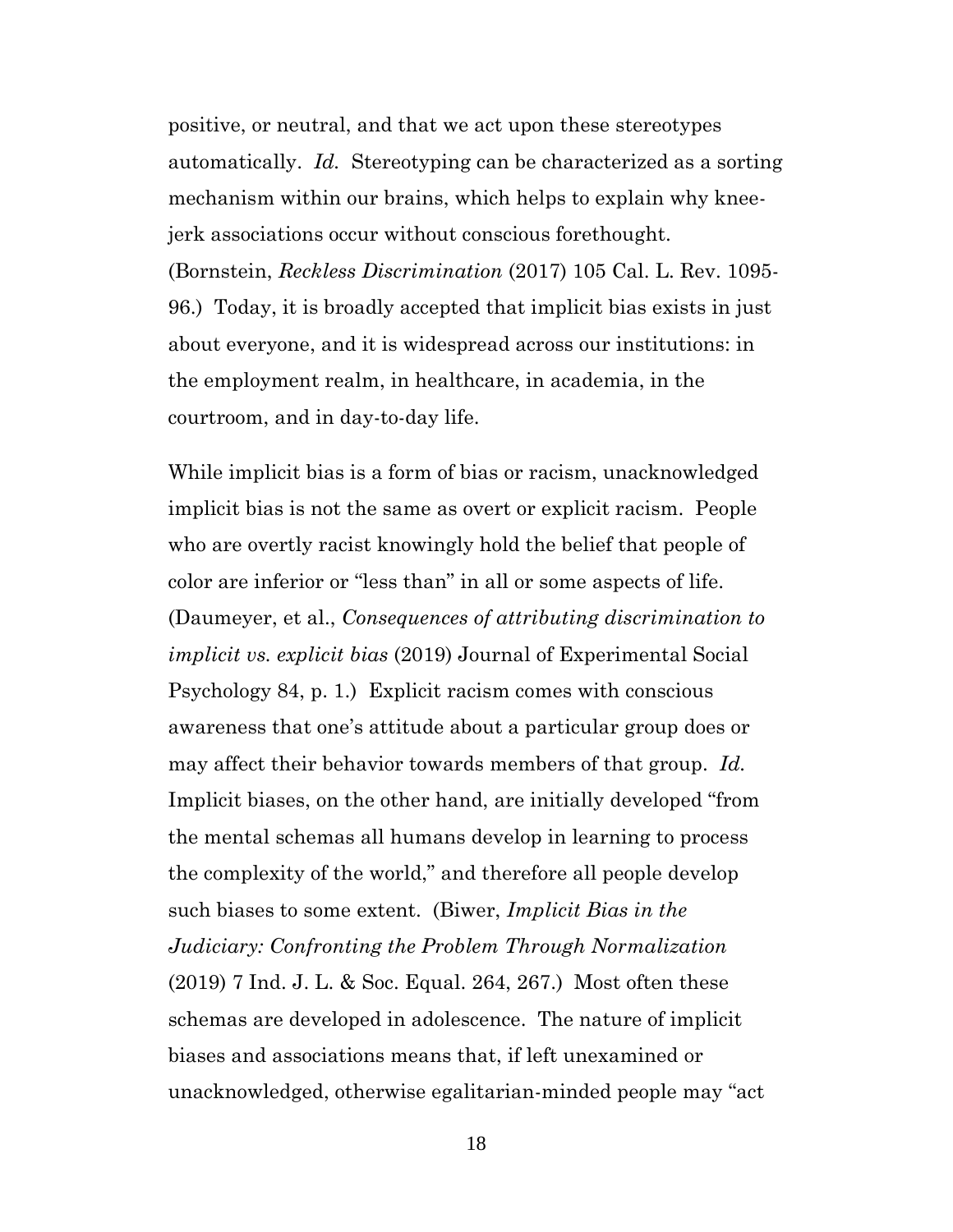<span id="page-19-1"></span>in ways that perpetuate bias and inequality" that are at odds with an egalitarian worldview. (Kristof, *Opinion, Is Everyone a Little Bit Racist?*, N.Y. Times (Aug. 27, 2014)

<span id="page-19-2"></span>[https://nyti.ms/2kavMcg.](https://nyti.ms/2kavMcg)) Studies have shown that human behavior often conflicts with expressly held attitudes and values in this way; because this process is subconscious, it makes sense that we find the resulting harms caused by unexamined implicit bias across the board. (Meissner, et al., *Predicting Behavior with Implicit Measures: Disillusioning Findings, Reasonable Explanations, and Sophisticated Solutions* (2019) Front. Psychol. [https://doi.org/10.3389/fpsyg.2019.02483.](https://doi.org/10.3389/fpsyg.2019.02483))

<span id="page-19-3"></span><span id="page-19-0"></span>There are discernible patterns that reveal the role of implicit bias in virtually every sphere of life. In the healthcare field, healthcare providers' implicit biases have resulted in fewer or different recommendations for treatment of Black patients than for similarly situated white patients. One study found that medical residents with greater levels of implicit racial bias were actually less likely to recommend a particular chest treatment for a Black patient than for a white patient with identical symptoms. (Zestcott, Blair and Stone, *Examining the presence, consequences, and reduction of implicit bias in health care: a narrative review* (2016) 19 Group Process Intergroup Relat. 528–42; see also Hall, et al., *Implicit Racial/Ethnic Bias Among Health Care Professionals and Its Influence on Health Care Outcomes: A Systematic Review* (Dec. 2015) 105 (12) Am J Public Health e60– e76.) Racial discrepancies in healthcare provision have led to the morbid fact that expecting mothers in the United States who are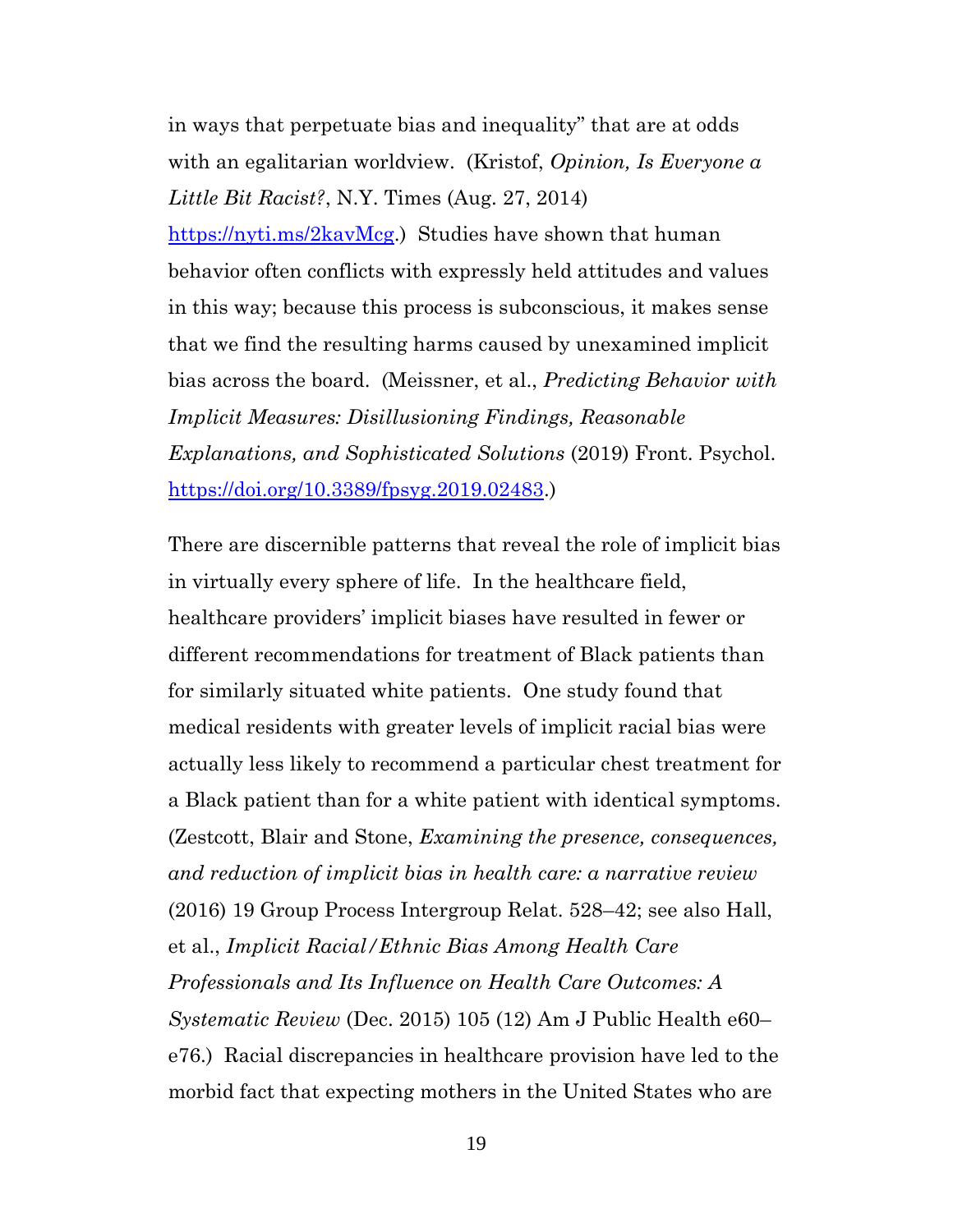Black are *three times* as likely to die from pregnancy-related complications as white expecting mothers.<sup>1</sup>

<span id="page-20-4"></span>In the employment realm, hiring managers are expected to be, and often think they are, unbiased and fair in their employment decisions, but statistics reveal that Black employees are often victims of employment decisions based empirically—though typically not explicitly nor admittedly—on race. (Biwer, *Implicit Bias in the Judiciary*, 7 Ind. J. L. & Soc. Equal. at 270-71; see also Rooth, *Implicit Discrimination in Hiring: Real World Evidence*, Inst. for the Study of Lab. Discussion Paper No. 2764 (2007).) A 2003 study found that during the hiring process, employers tended to favor white candidates with criminal records over Black candidates with no such history. (Pager, *The Mark of a Criminal Record* (2003) 108 American Journal of Sociology 5, 937, 958.)

<span id="page-20-3"></span>In housing, Black and Latinx people face much higher rejection rates for mortgage loans when attempting to purchase a home as compared to similarly situated white borrowers. In Baltimore, a city where Black residents outnumber white residents two-to-one, one study found that banks granted mortgages to white residents twice as many times as to Black residents. (Love, *Study: Racial* 

<span id="page-20-2"></span><span id="page-20-1"></span><span id="page-20-0"></span><sup>&</sup>lt;sup>1</sup> In California, while the state's overall maternal death rate has decreased during the last decade, the death rates for Black women and women of color remain disproportionately high. (*Infographic: Racial/Ethnic Disparities in Pregnancy-Related Deaths — United States, 2007–2016 | CDC* (2021) CDC.gov [https://www.cdc.gov/reproductivehealth/maternal](https://www.cdc.gov/reproductivehealth/maternal-mortality/disparities-pregnancy-related-deaths/infographic.html)[mortality/disparities-pregnancy-related-deaths/infographic.html](https://www.cdc.gov/reproductivehealth/maternal-mortality/disparities-pregnancy-related-deaths/infographic.html) (as of Nov 11, 2021). *See also* California Maternal Quality Care Collaborative, CA-PAMR (Maternal Mortality Review) [https://www.cmqcc.org/research/ca](https://www.cmqcc.org/research/ca-pamr-maternal-mortality-review)[pamr-maternal-mortality-review.](https://www.cmqcc.org/research/ca-pamr-maternal-mortality-review))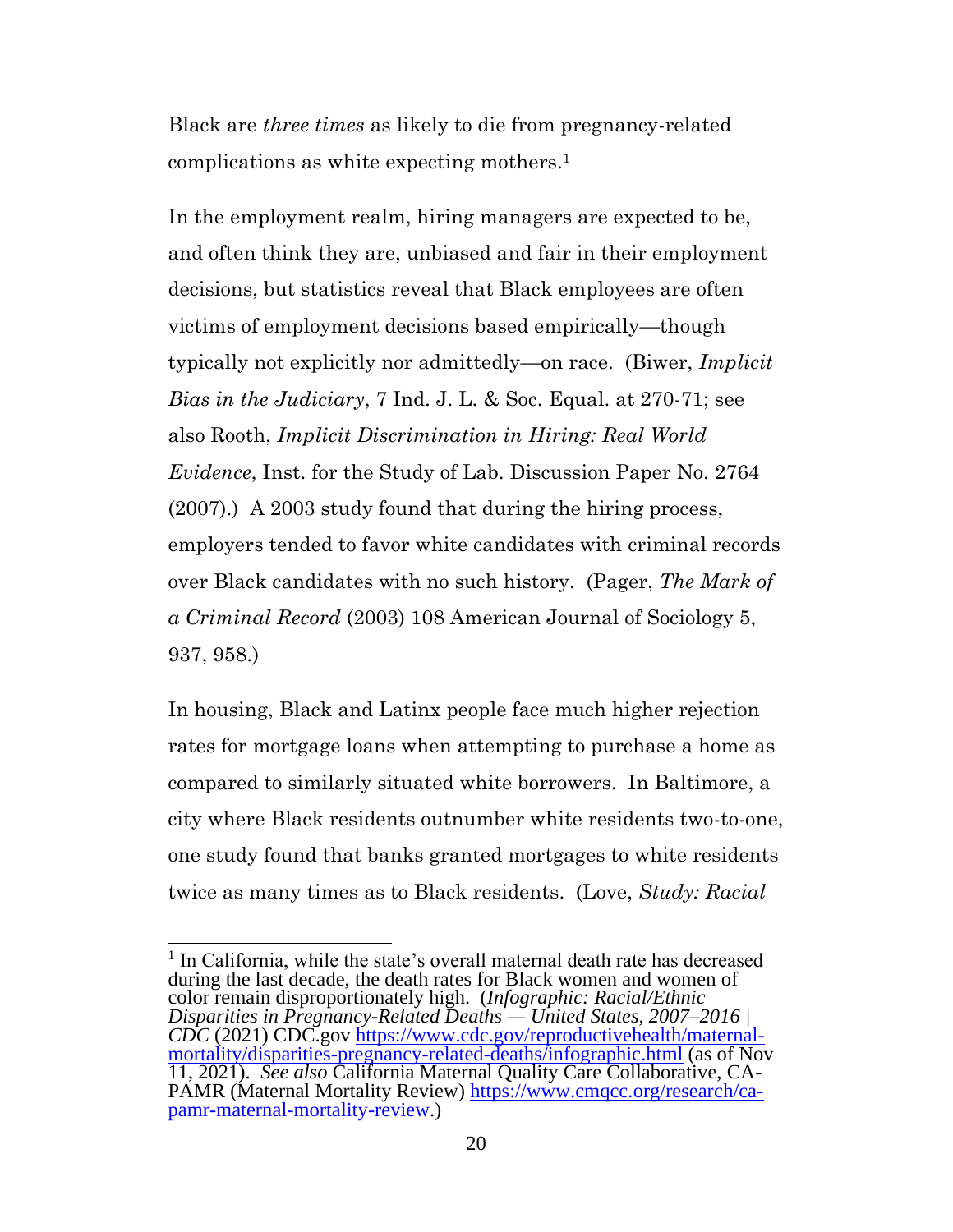*Discrimination In Mortgage Lending Continues To Impact African Americans, With A 'Black' Name Lowering One's Credit Score By 71 Points* (Jan. 31, 2016) [https://atlantablackstar.com/2016/01/31/study-racial](https://atlantablackstar.com/2016/01/31/study-racial-discrimination-in-mortgage-lending-continues-to-impact-african-americans-with-a-black-name-lowering-ones-credit-score-by-71-points/)[discrimination-in-mortgage-lending-continues-to-impact-african](https://atlantablackstar.com/2016/01/31/study-racial-discrimination-in-mortgage-lending-continues-to-impact-african-americans-with-a-black-name-lowering-ones-credit-score-by-71-points/)[americans-with-a-black-name-lowering-ones-credit-score-by-71](https://atlantablackstar.com/2016/01/31/study-racial-discrimination-in-mortgage-lending-continues-to-impact-african-americans-with-a-black-name-lowering-ones-credit-score-by-71-points/) [points/](https://atlantablackstar.com/2016/01/31/study-racial-discrimination-in-mortgage-lending-continues-to-impact-african-americans-with-a-black-name-lowering-ones-credit-score-by-71-points/) [as of Nov. 11, 2021].)

<span id="page-21-1"></span><span id="page-21-0"></span>In education, bias leads to the over-discipline—and often, the outright exclusion via school expulsions and transfers—of Black and Latinx children in K-12 schools. In California, while overall suspension rates for children have decreased significantly over the past decade, the egregiously disproportionate suspension rates remain for Black students in comparison to white students for the same or similar behavior. (See, e.g., Losen, et al., *Closing the School Discipline Gap in California: Signs of Progress*, (Nov. 2015) The Center for Civil Rights Remedies; see also Frausto, et al., *Stopping the School-to-Prison Pipeline: An Institutional Approach* (2017) The Systemic Justice Project, Harvard Law School.) Each of these issues has proved difficult to overcome because of the "implicit" nature of the many individual biases that ultimately caused the many and wide-ranging impacts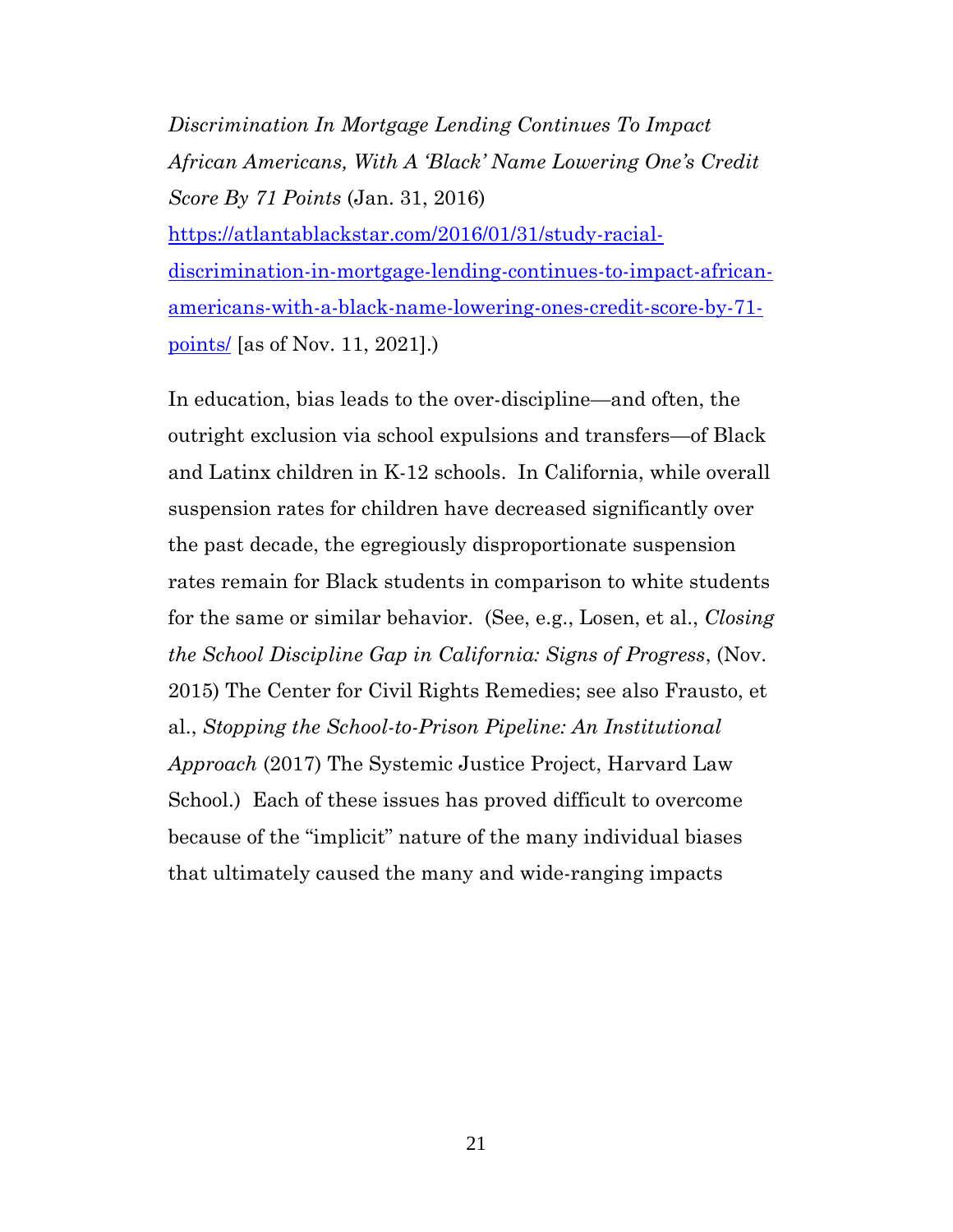discussed here. These biases may have been hidden before, but now that we know they exist, we must act accordingly.

## <span id="page-22-0"></span>**II. The California Judiciary Recognizes Implicit Bias and the Importance of Training and Other Measures to Address it in the Courtroom.**

Impartiality is a maxim of the judiciary. But we now understand that unexamined biases are the door through which extrajudicial stereotypes and attitudes based on race, gender, and other marginalized identities enter the courtroom. (Kang, *Implicit Bias: A Primer for Courts* (Aug. 2009)

<span id="page-22-2"></span>[https://www.courts.ca.gov/documents/BTB\\_XXII\\_WEDF\\_3.pdf.](https://www.courts.ca.gov/documents/BTB_XXII_WEDF_3.pdf))

<span id="page-22-3"></span>One study administered Implicit Association Tests<sup>2</sup> with 133 judges from three different regions of the United States, finding that judges tend to harbor implicit bias at the same levels as the rest of the country. (Rachlinski, et al., *Does Unconscious Racial Bias Affect Trial Judges?* (2009) 84 Notre Dame L. Rev. 1195, 1221.) Another study, however, found that most federal and magistrate judges believed themselves to be "in the top 25% of respective colleagues in their ability to make decisions free from

 $2$  The Implicit Association Test (IAT) is a bias measuring tool created by researchers at Harvard's Project Implicit. The IAT captures closely held associations between concepts (e.g., Black people or gay people) and evaluations (e.g., good or bad) or stereotypes (e.g., athleticism, clumsiness) by measuring the reaction time it takes for an individual to associate those concepts. Given the unconscious nature of implicit bias, measuring such biases can be a difficult task, but the IAT's method of measuring reaction times utilizes a method that has been used in psychology for over a century. (About the IAT, Implicit.harvard.edu (2011), <https://implicit.harvard.edu/implicit/iatdetails.html> [as of Nov. 17, 2021];

<span id="page-22-1"></span>see also Biwer, *Implicit Bias in the Judiciary*, 7 Ind. J. L. & Soc. Equal. at 268.)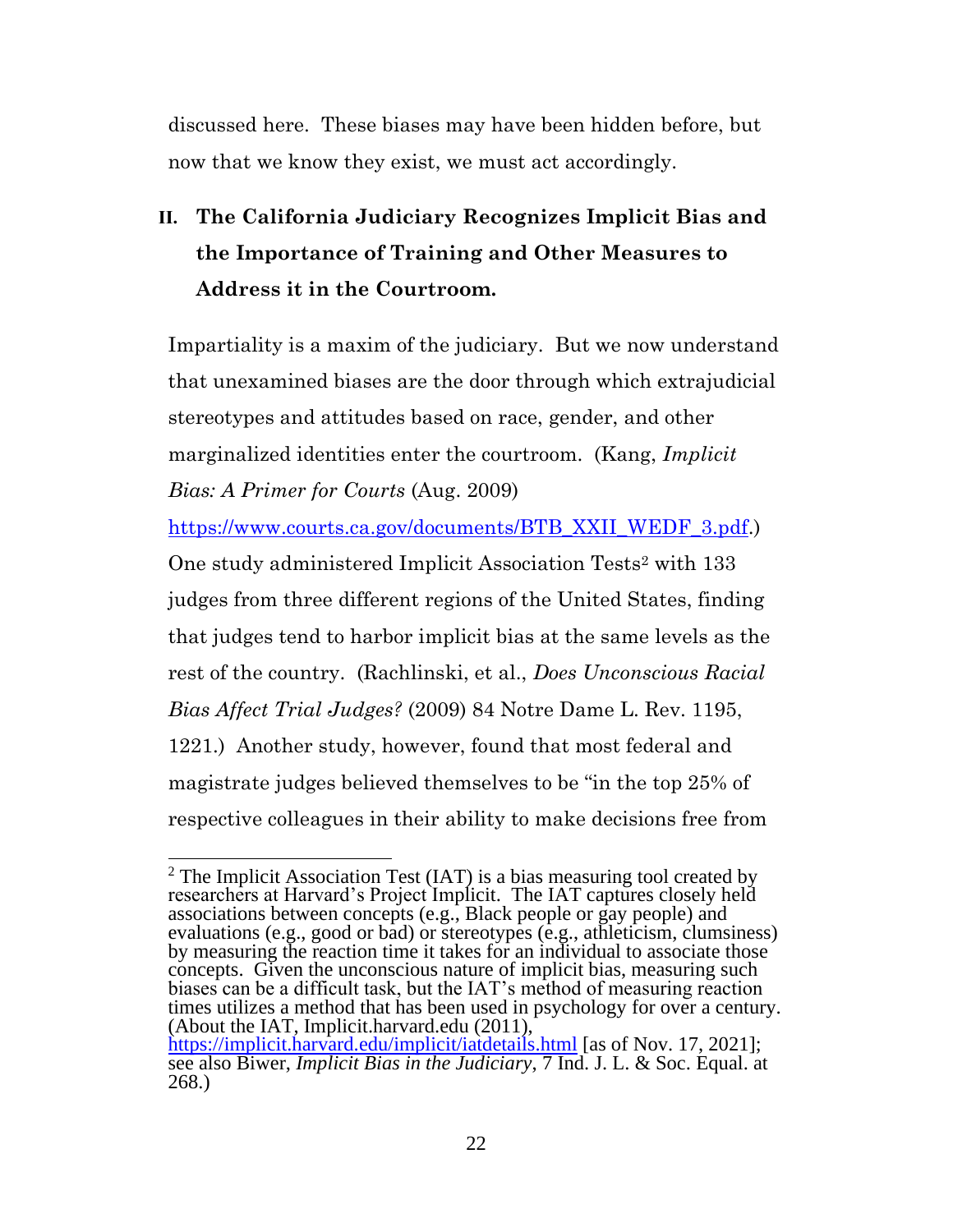<span id="page-23-1"></span>racial bias"—a statistical impossibility. (Bennett, *The Implicit Racial Bias in Sentencing: The Next Frontier* (2017) 126 Yale L.J.F. 391, 397.) This data reflects an understandable desire among judges to decide cases impartially, free from any implicit biases accumulated throughout life. This is especially true for those who have worked hard to eliminate any explicit bias and assume that they no longer allow prejudice to affect their decision-making. (*Addressing Implicit Bias in the Courts* (2012) National Center for State Courts

<span id="page-23-2"></span>[https://www.nccourts.gov/assets/inline-files/public-trust-12-15-15-](https://www.nccourts.gov/assets/inline-files/public-trust-12-15-15-IB_Summary_033012.pdf?q_DMMIVv0v_eDJUa1ADxtw59Zt_svPg) [IB\\_Summary\\_033012.pdf?q\\_DMMIVv0v\\_eDJUa1ADxtw59Zt\\_svP](https://www.nccourts.gov/assets/inline-files/public-trust-12-15-15-IB_Summary_033012.pdf?q_DMMIVv0v_eDJUa1ADxtw59Zt_svPg) [g](https://www.nccourts.gov/assets/inline-files/public-trust-12-15-15-IB_Summary_033012.pdf?q_DMMIVv0v_eDJUa1ADxtw59Zt_svPg) [as of Nov 15, 2021].) But we also know from decades of research that the mere desire to reduce bias does not in fact reduce bias. *Id.* To employ a spiritual phrase, the spirit is willing, but the flesh is weak.

The California judiciary has recognized that implicit bias can and does affect judicial decision-making processes and has committed itself to reducing the impact of implicit bias in its courtrooms. California courts have incorporated implicit bias presentations and trainings into court meetings. (See, e.g., *Access, Fairness, and Diversity: Toolkit of Educational Resources for California Courts* (2016)

<span id="page-23-3"></span><span id="page-23-0"></span>[https://www.courts.ca.gov/partners/documents/Access-Fairness](https://www.courts.ca.gov/partners/documents/Access-Fairness-and-Diversity-Toolkit-for-Courts.pdf)[and-Diversity-Toolkit-for-Courts.pdf;](https://www.courts.ca.gov/partners/documents/Access-Fairness-and-Diversity-Toolkit-for-Courts.pdf) see also National Implicit Bias Network,<https://implicitbias.net/training> [as of Aug. 1, 2021] (showing list of past implicit bias trainings).) The California Rules of Court expressly require all judges and judicial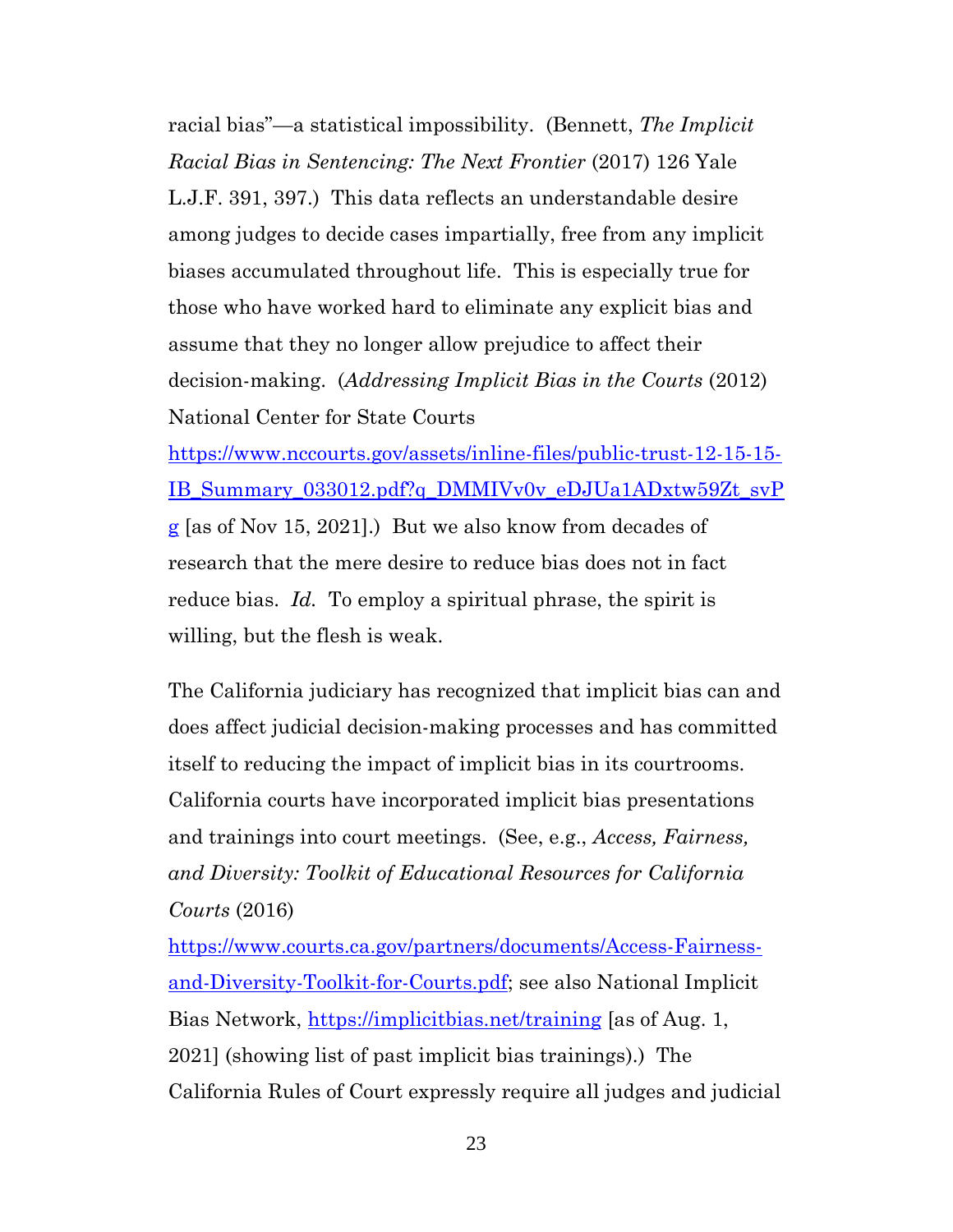<span id="page-24-1"></span>officers to "participate in education on unconscious bias, as well as the prevention of harassment, discrimination, retaliation, and inappropriate workplace conduct" at least once during each threeyear continuing education period. (Cal. Rules of Court, rule 10.469(e)(2).) The Judicial Council of California's Center for Judicial Education and Research provides a number of bias reduction resources curated specifically for California's approximately 2,500 justices, judges, and subordinate judicial officers and nearly 20,000 court staff. (*Fact Sheet: Center for Judicial Education and Research* (2019) Judicial Council of California

<span id="page-24-5"></span>[https://www.courts.ca.gov/documents/trainingedu.pdf.](https://www.courts.ca.gov/documents/trainingedu.pdf))<sup>3</sup>

Similarly for attorneys, the California State Bar will require that the Mandatory Continuing Legal Education curriculum for all licensees includes training on implicit bias and promotion of biasreducing strategies beginning on January 1, 2022. (Cal. Bus. & Prof. Code § 6070.5.)

<span id="page-24-2"></span><span id="page-24-0"></span>Assembly Bill 242, legislation the Judicial Council supported, authorizes the Judicial Council to develop implicit bias trainings for all public-facing court staff, effective at the start of 2021. The

<span id="page-24-6"></span><span id="page-24-4"></span><span id="page-24-3"></span><sup>3</sup> See also Bench Handbook on Fairness and Access [http://www2.courtinfo.ca.gov/protem/pubs/Fairness&Access.pdf;](http://www2.courtinfo.ca.gov/protem/pubs/Fairness&Access.pdf) Kang, Implicit Bias: A Primer for Courts, (Aug. 2009) [https://www.courts.ca.gov/documents/BTB\\_XXII\\_WEDF\\_3.pdf;](https://www.courts.ca.gov/documents/BTB_XXII_WEDF_3.pdf) The Neuroscience and Psychology of Decisionmaking, Part 3: Dismantling and Overriding Bias (video) [http://www2.courtinfo.ca.gov/cjer/judicial/1015.htm;](http://www2.courtinfo.ca.gov/cjer/judicial/1015.htm) Keeping Kids in School and Out of Court Initiative (program addressing racial and ethnic disparities in California schools and courts) [http://www.courts.ca.gov/23902.htm;](http://www.courts.ca.gov/23902.htm) From Oscar Grant to Trayvon Martin—A Dialogue about Race, Public Trust, and Confidence in the Justice System [http://www2.courtinfo.ca.gov/cjer/judicial/1916.htm.](http://www2.courtinfo.ca.gov/cjer/judicial/1916.htm)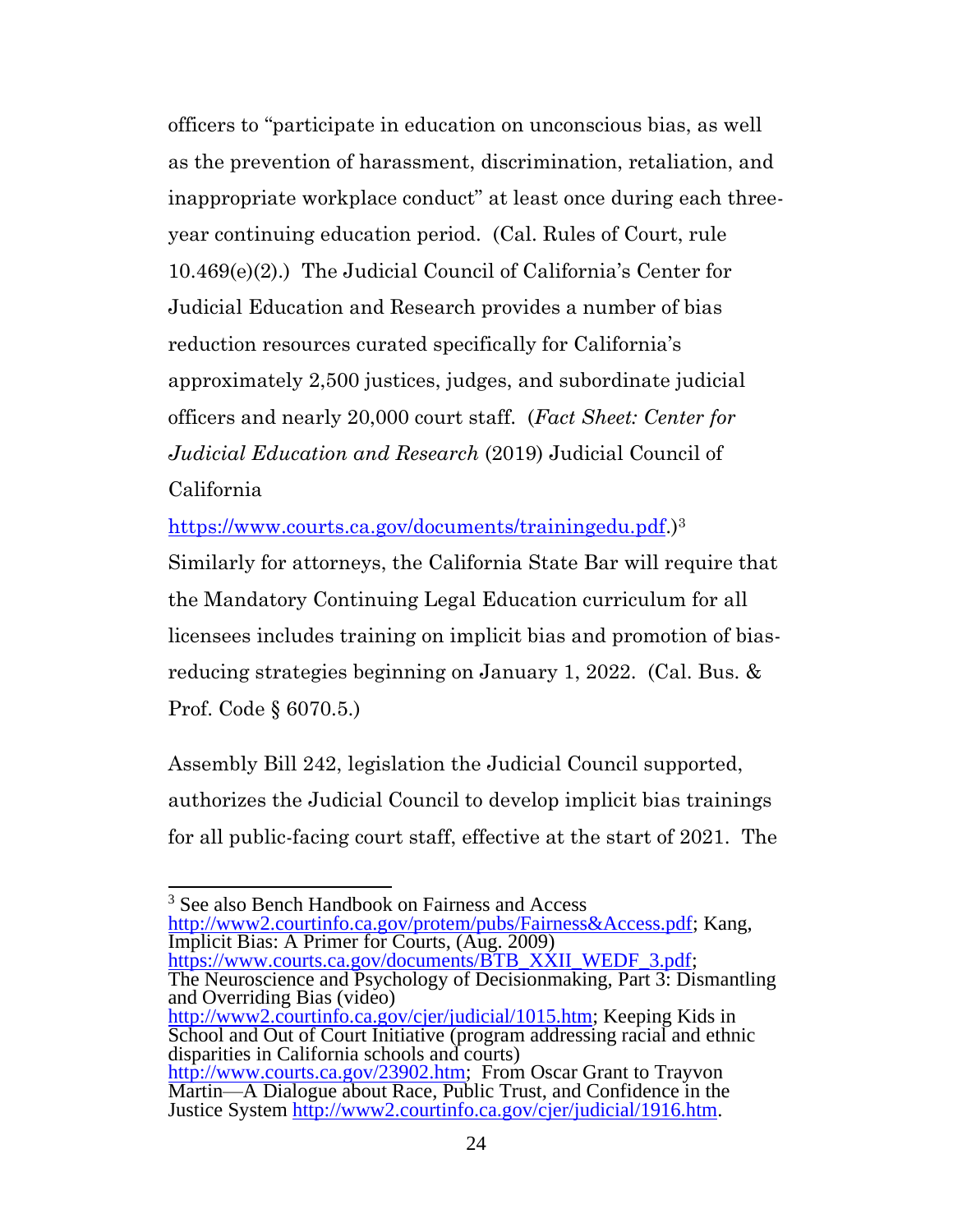bill text describes implicit bias as disfavoring members of marginalized groups and recognizes that "judges and lawyers harbor the same kinds of implicit biases as others." (Assem. Bill No. 242 (2019-2020 Reg. Sess.) § 1.) The law is intended to address injustices in the courtroom that often result where biases remain unacknowledged. In introducing AB 242, the bill's author Assemblymember Sydney Kamlager-Dove explained the importance of acknowledging and codifying the impacts of implicit bias in a way that provides for

training regarding the history and present consequences of the implicit biases that judges and subordinate judicial officers may hold on issues such as sentencing of a defendant that may result in unacceptable disparities treatment towards people of color, as well as the strategies for how to reduce the impact of these biases on disadvantaged people of color who come before the court.

(Assem. Com. on Judiciary, AB 242, 116 Cong. 7-11, (2019).) Accordingly, with AB 242's passage, the state legislature has formally recognized the social science research and data on implicit bias and its real-world impact in the courtroom, "even when seemingly 'race neutral' policies are applied." *Id.*

<span id="page-25-0"></span>While the results of implicit bias research and the real-world consequences they predict are disturbing, particularly for those who do not want any negative subconscious biases to infect their decision-making, there is also evidence that implicit biases are malleable. (Dasgupta and Greenwald, *On the Malleability of Automatic Attitudes: Combating Automatic Prejudice With Images of Admired and Disliked Individuals* (2001) Journal of Personality and Social Psychology, Vol. 81. No. 5, 800-01.). The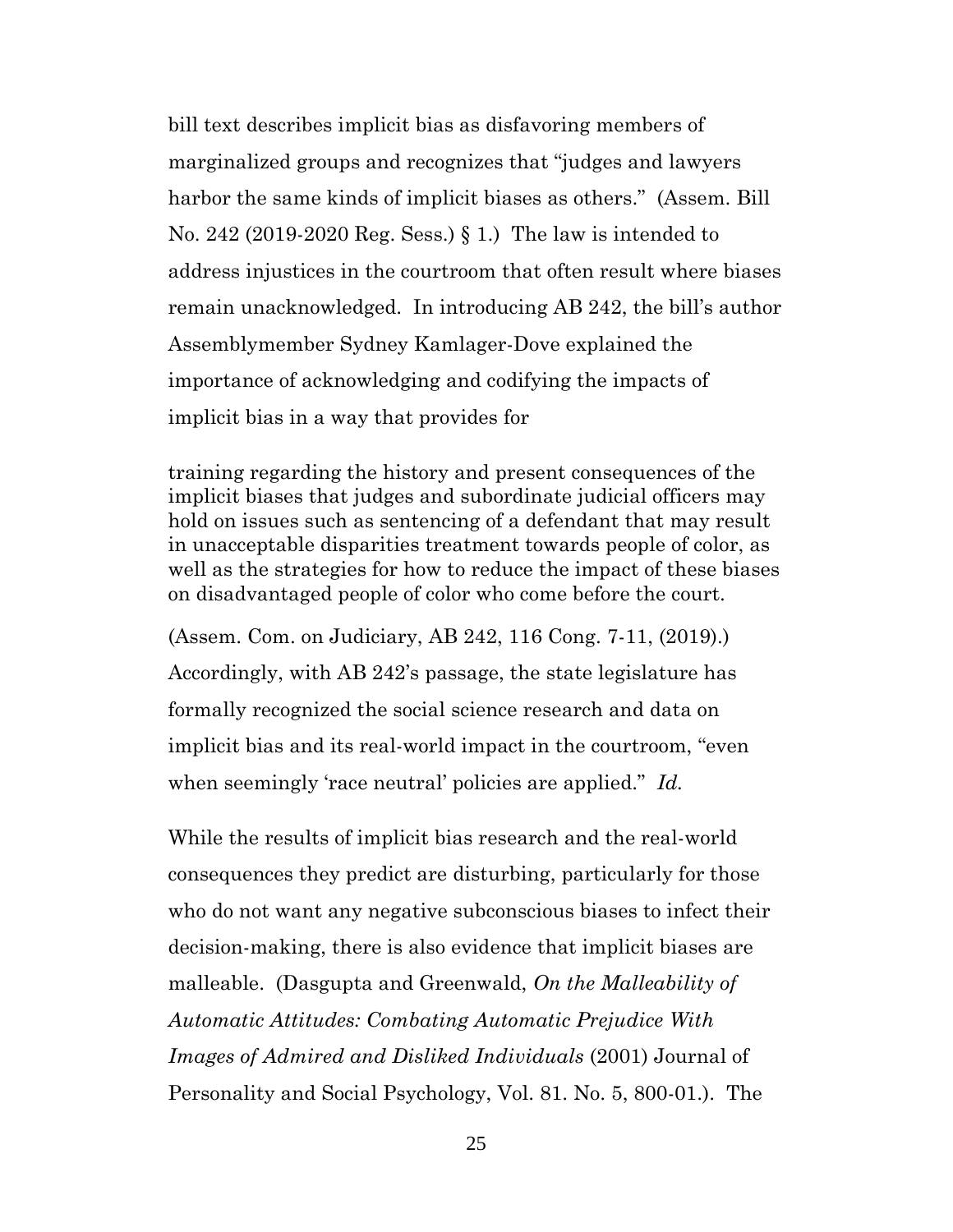California judiciary also recognizes that implicit bias can be reduced, given its commitment to reducing courtroom bias through acknowledgement and training. Such recognition is not to be taken lightly, as the judiciary has made clear that education and toolkits aimed at bias reduction are critically important to ensure fair, impartial decision-making. Furthermore, this recognition is critical not just for those who uphold the judiciary's integrity, but for those members of historically marginalized communities who are so often adversely impacted by the same biases we seek to counteract.

## <span id="page-26-0"></span>**III. Black Women Face Implicit Race and Gender Biases and the Intersection of the Two in the Courtroom and Related Institutions.**

<span id="page-26-1"></span>Black women face a unique set of negative assumptions about their competence based on both their race and their gender. One study by social psychologists found that Black women are evaluated "more harshly when things go awry than either [B]lack men or white women." (Williams, *Double Jeopardy? An Empirical Study with Implications for the Debates over Implicit Bias and Intersectionality* (2014) 37 Harv. J. L. & Gender 185, 195-96 (citing a study by Rosette and Livingston, *Failure is Not an Option for Black Women: Effects of Performance on Leaders with Single Versus Dual-Subordinate Identities* (2012) 48 J. Experimental Soc. Psychol. 1162, 1165-66).) As a growing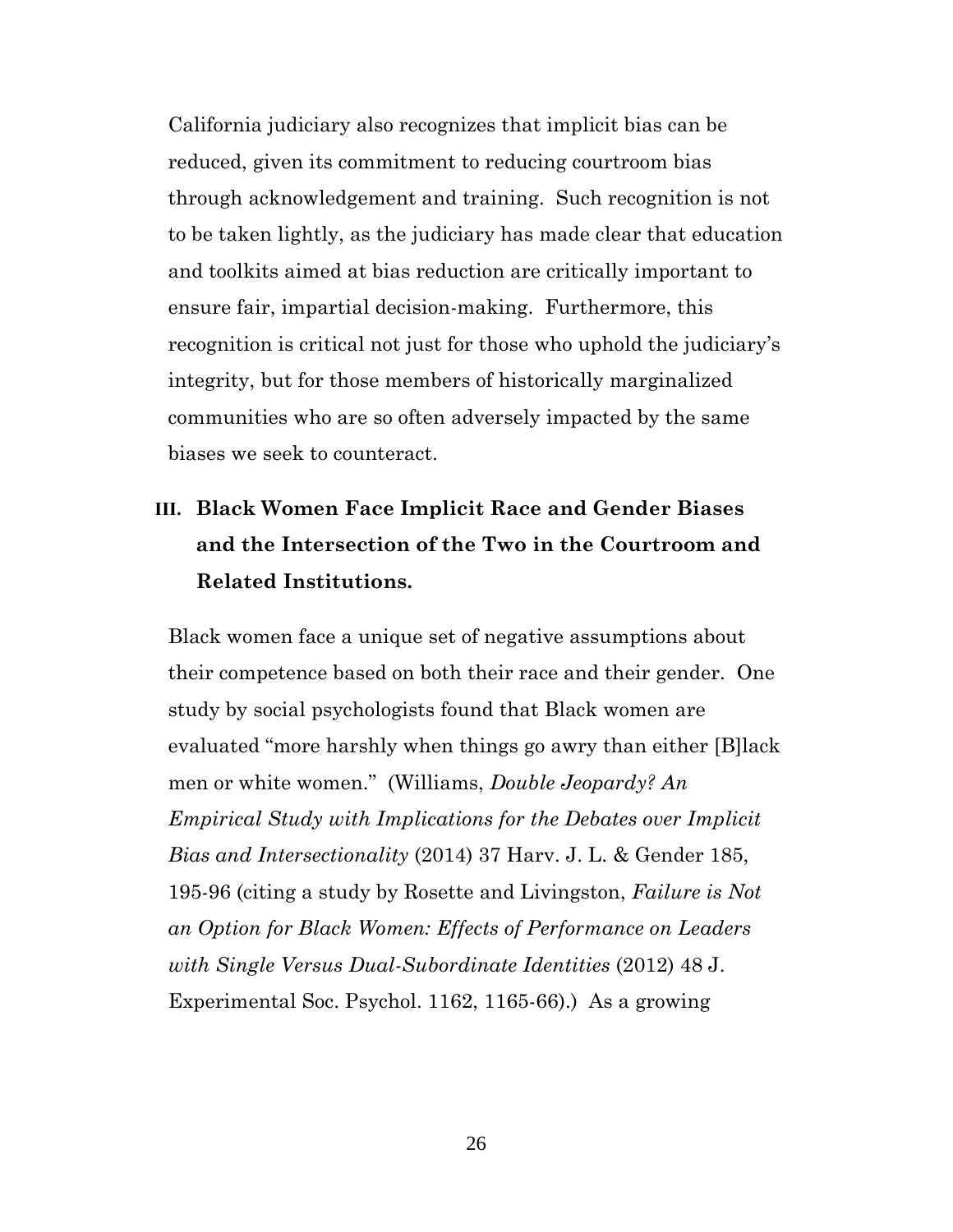number of advocates and judges understand today, an intersectional theory of bias is crucial in that it

reveals that [B]lack women suffer the combined effects of racism and sexism and therefore have experiences that are different from those of both white women and [B]lack men. This perspective enables us to analyze how structures of privilege and disadvantage, such as gender, race, and class, interact in the lives of all people, depending on their particular identities and social positions.

<span id="page-27-2"></span><span id="page-27-1"></span>(Roberts, *Prison, Foster Care, and the Systemic Punishment of Black Mothers* (2012) 59 UCLA L. Rev. 1474, 1491.) When race and gender biases are compounded, Black women are uniquely impacted, and unfortunately are more vulnerable to negative outcomes in court proceedings including racially charged prosecutorial summations, disproportionate sentencing in criminal proceedings, and the use of peremptory challenges in jury selection. (Prasad, *Implicit Racial Biases in Prosecutorial Summations: Proposing an Integrated Response* (2018) 86 Fordham L. Rev. 667, 3103-04 (citing racially charged prosecutorial summations); Hinton, Henderson, and Reed, *An Unjust Burden: The Disparate Treatment of Black Americans in the Criminal Justice System* (2018) New York: Vera Institute of Justice, p. 8 (citing disproportionate sentencing); and Assem. Bill No. 3070 (2019-2020) (citing peremptory challenges disproportionately used against racial minorities).)

<span id="page-27-0"></span>Collectively, these examples of obstacles that Black women face in the justice system show that race and gender bias can have a negative and unfair impact at each stage of both criminal and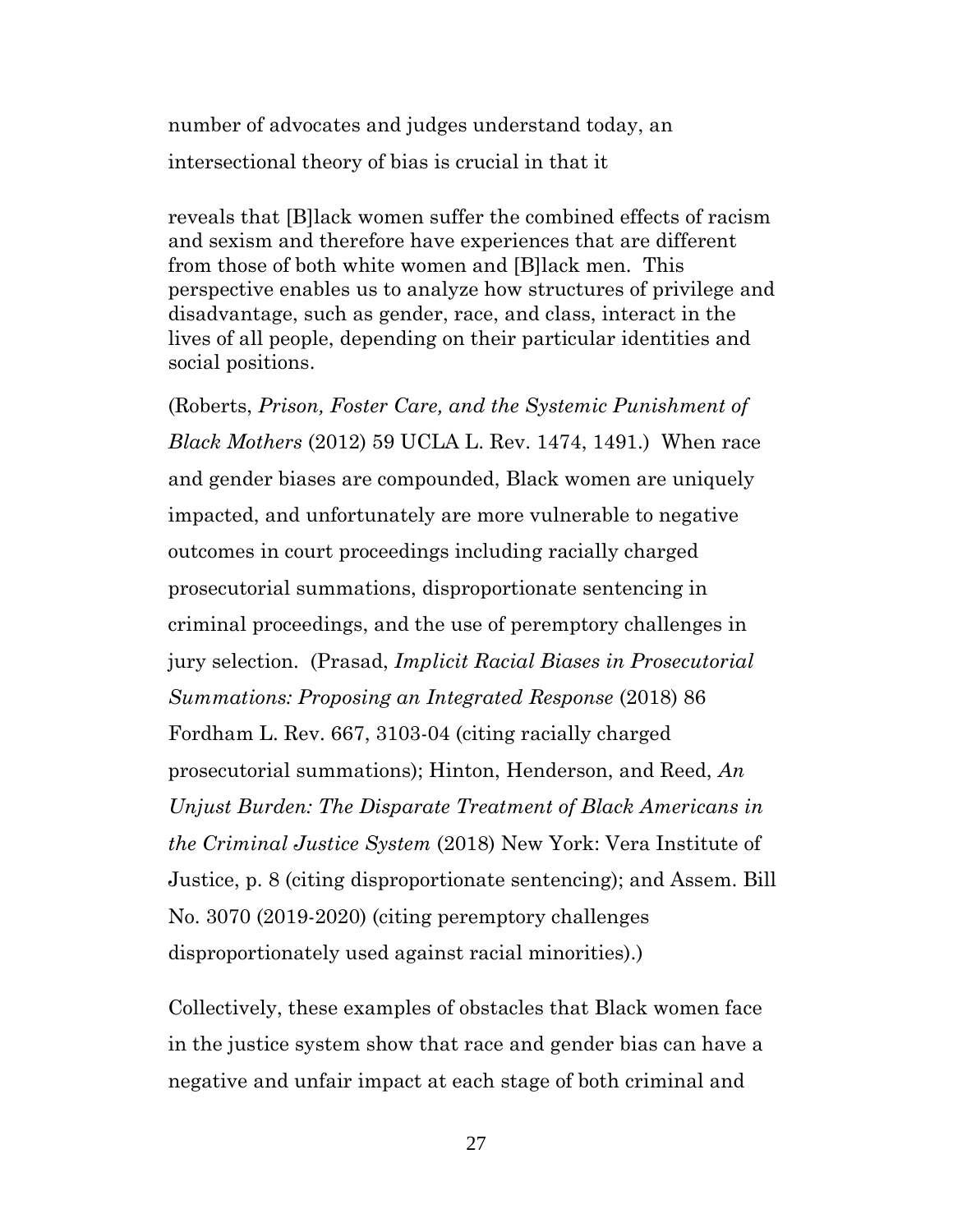civil trial proceedings, underscoring once again the importance of both recognizing and working to mitigate the influence of such bias in the courtroom.

# <span id="page-28-0"></span>**A. Unchecked Implicit Bias Harms Individuals, Families, and Children in the Family Court System.**

Family courts make decisions about child custody, visitation schedules, adoption, child and spousal support, divorce, child welfare, and the termination of parental rights. In these proceedings particularly, as is the case more widely, studies have shown the decisions of judges, like decisions of all members of our society, are affected by implicit bias. (Recall Mr. Nelson Mandela and his internal reaction to an African pilot.) In response, the Judicial Council for Child Support Commissioners and Facilitators offers a series of conferences on implicit bias for child support commissioners, who act as temporary judges and are responsible for hearing paternity and child support actions, evaluating evidence, and entering judgments and orders. (Conferences & Trainings, CAL. CTS.

<span id="page-28-1"></span><https://www.courts.ca.gov/7873.htm> (as of Aug. 3, 2021).)

The child welfare system offers unique insight because of how closely it is intertwined with the family court system. In the child welfare system, race and socioeconomic status unfortunately often impact decisions at every stage of the process from reporting, to foster care placements, to termination of parental rights. (Ellis, *Race and Poverty Bias in the Child*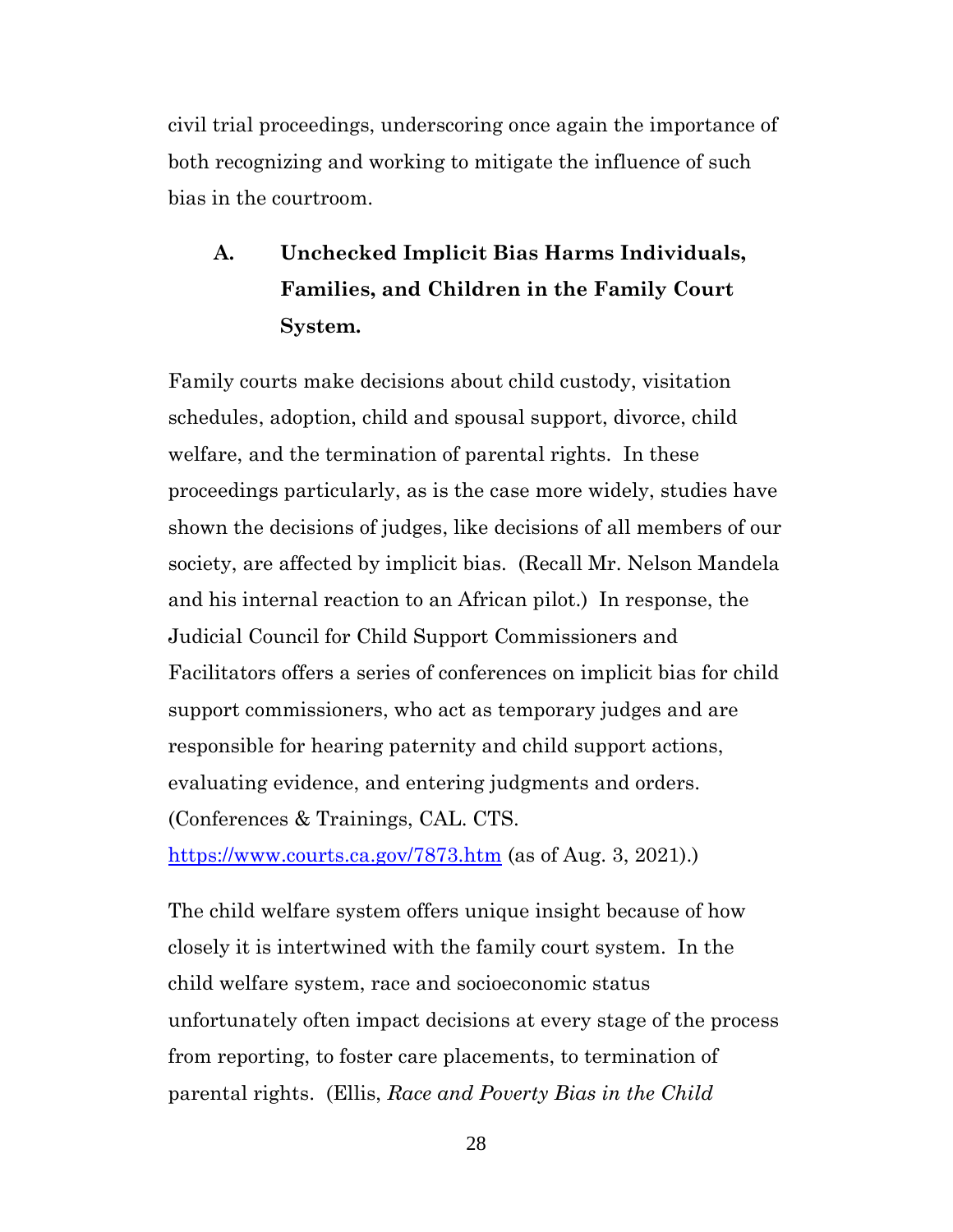*Welfare System: Strategies for Child Practitioners* (Dec. 17, 2019) Child Law Practice Today, American Bar Association Center on Children and the Law, January – December 2019.) One study exploring how Black families fare in the legal system when neglect and abuse are at issue found that "the differential response to children and families of color at important decision points in the child welfare system by professionals is often traced back to [explicit and implicit] racial bias." (Weaver, *The African-American Child Welfare Act: A Legal Redress for African-American Disproportionality in Child Protection Cases* (2008) Berkeley Journal of African-American Law & Policy, Vol. 10, No. 2, 109, 116.)

<span id="page-29-1"></span><span id="page-29-0"></span>Similarly, biases against women in custody cases are well documented. (See generally Meier & Dickson, *Mapping Gender: Shedding Empirical Light on Family Courts' Treatment of Cases Involving Abuse and Alienation* (2017) 35 Minn. J.L. & Inequality 311) (providing a literature review of scholarship on parental alienation and gender effects in child custody proceedings).) Implicit bias based on gender norms and stereotypes that appear in family court proceedings frequently disadvantage mothers. (Breger, *The (In)Visibility of Motherhood in Family Court Proceedings* (2012) 36 N.Y.U. Rev. L. & Soc. Change 555, 556). This "motherhood bias" contributes to much of the disproportionate statistical data against mothers in family courts nationally. *Id.* In fact, mothers are overrepresented in family court proceedings because of gendered stereotypes that punish mothers for failing to meet the "mythical ideal mother" standard.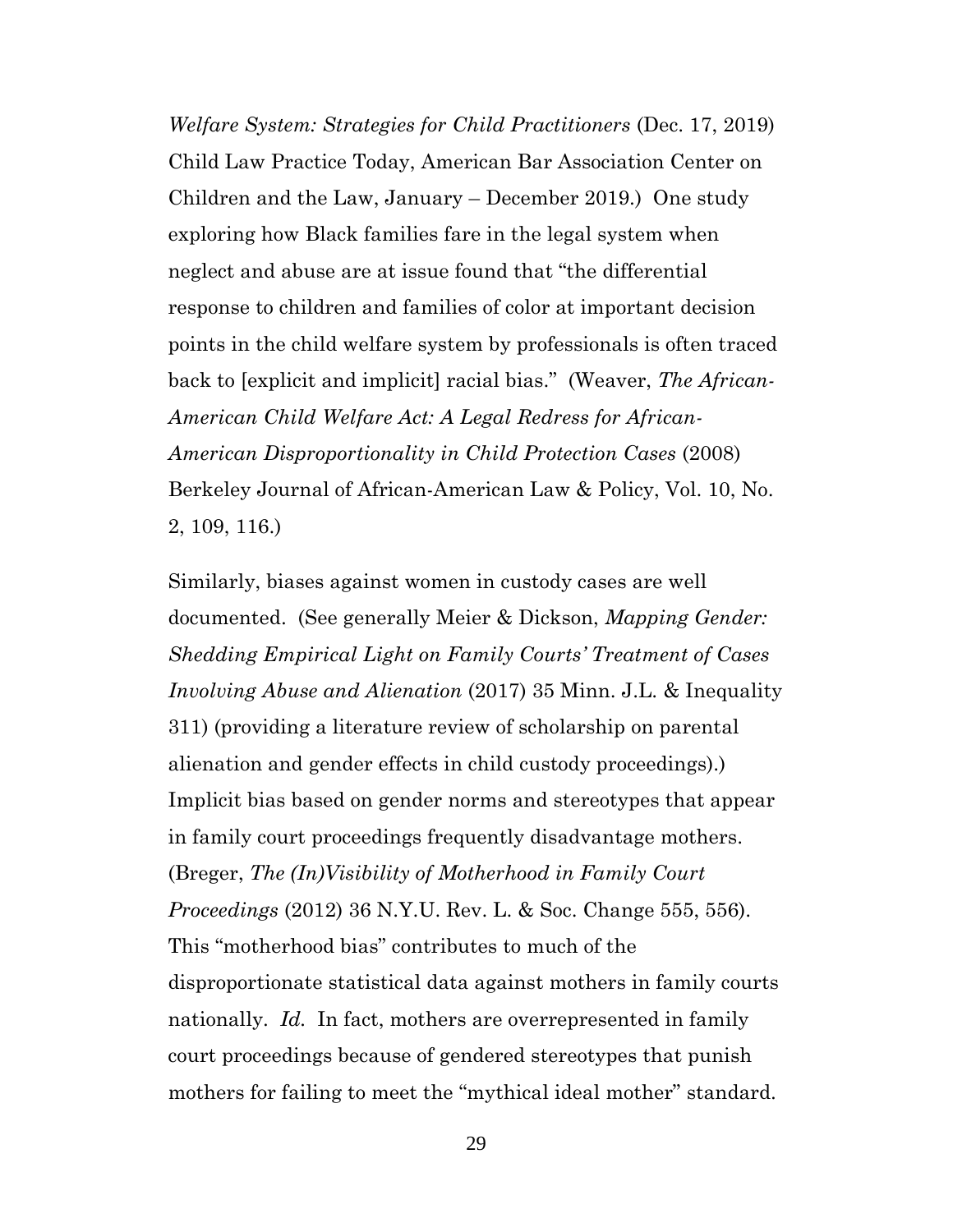<span id="page-30-3"></span>*Id.* Karen Swift, in a study examining perceptions of motherhood in child neglect hearings, argued that mothers are often scapegoats because of the "structure and priorities of the current child welfare system" that targets primary caretakers using standards very few can meet. (Swift, *Manufacturing "Bad Mothers": A Critical Perspective on Child Neglect* (1995), p. 120.)

## <span id="page-30-2"></span><span id="page-30-0"></span>**B. Survivors of Domestic Violence in Family Court Face Bias About Abuse.**

<span id="page-30-4"></span><span id="page-30-1"></span>Women who have experienced domestic violence or whose children have been abused by a partner face societal and institutional blame for staying in the abusive relationship, with the troubling result that the woman's abuse accusations are frequently denied and disbelieved. (Von Talge, *Victimization Dynamics: The Psycho-Social and Legal Implications of Family Violence Directed Toward Women and the Impact on Child Witnesses* (1999) 27 W. State U. L. Rev. 111, 131.) Stereotypes about victims of domestic violence are behind the common impulse to immediately question the victim's credibility, even before questioning the accused—questions that range from whether the abuse is a continuing problem if the victim has left their abuser, to questioning the victim's judgment if they choose to stay with or return to the abuser. (Breger, *Reforming by Re-Norming: How the Legal System Has the Potential to Change A Toxic Culture of Domestic Violence* (2017) 44 J. Legis. 170, 180.) Even though such stereotypes tend to be misconceptions otherwise not rooted in the reality of the specific relationship in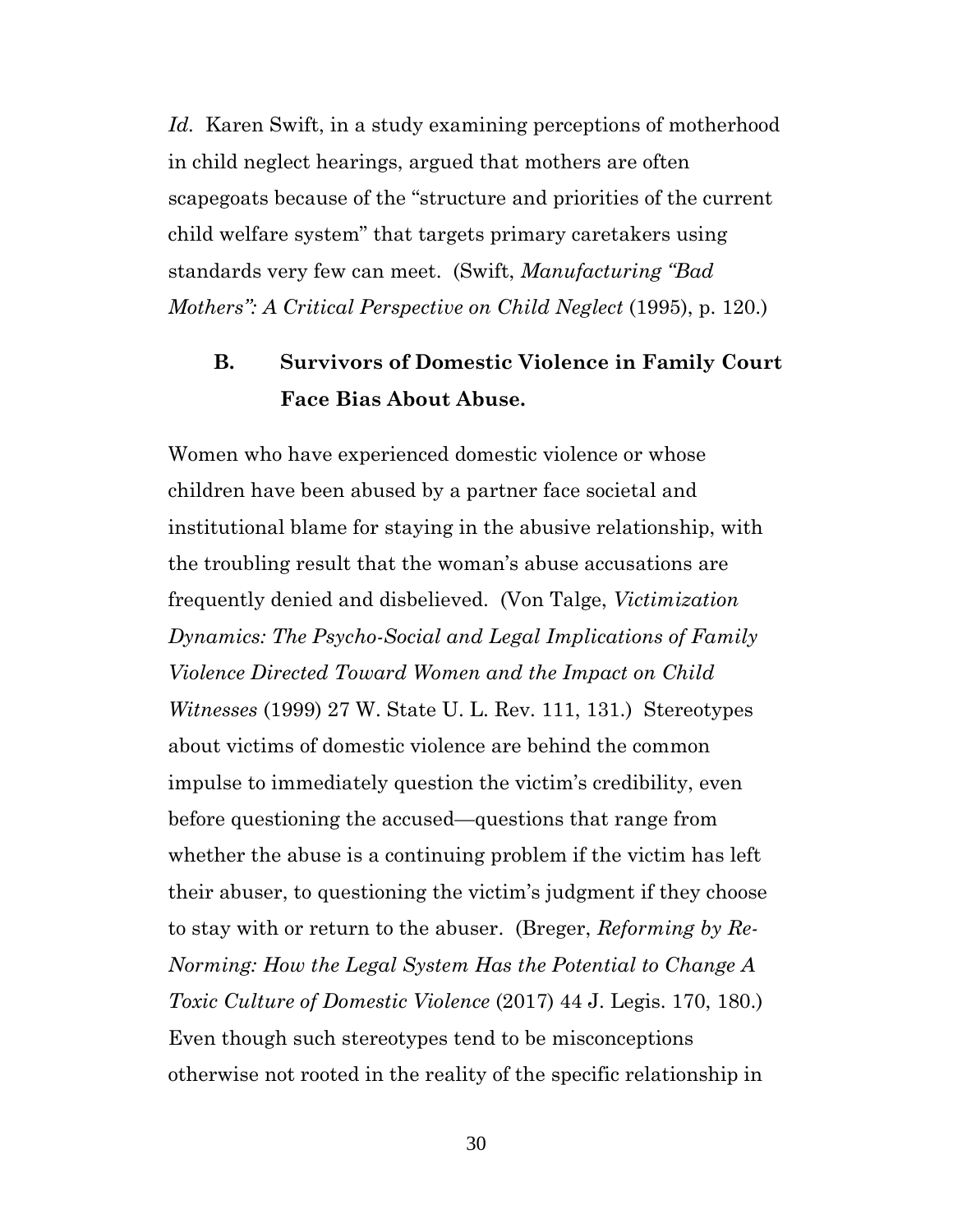<span id="page-31-0"></span>question, "they often permeate societal views of why domestic violence continues in the home." *Id.* In the courtroom, placing undue weight on the victim's response to the abuse—rather than on the abuser's actions and the harm the abuser caused to the victim(s)—makes it more likely that the victim may lose custody or be forced to share custody of their children with an abuser who may then transfer that abuse to the child. (Von Talge, *Victimization Dynamics* at 132.) This bias exists even among family and loved ones; domestic violence perpetrators' parents often blame the victim for their child's violent behavior. (Coker, *Shifting Power for Battered Women: Law, Material Resources, and Poor Women of Color* (2000) 33 U.C. Davis L. Rev. 1009, 1026, fn. 65.)

<span id="page-31-3"></span><span id="page-31-2"></span><span id="page-31-1"></span>Additionally, when there are claims that the male partner has been abusive, the male may still be seen as more credible "because his actions are more consistent with implicit behavioral expectations." This helps to explain "why men are often granted joint parenting responsibilities—even when allegations of abuse exist." (Struffolino, *The Devil You Don't Know: Implicit Bias Keeps Women in Their Place* (2018) 38 Pace L. Rev. 260, 291.) Studies further demonstrate that "men who abuse their partners contest custody *at least twice as often* as non-batterer fathers." (Campbell, *How Domestic Violence Batterers Use Custody Proceedings in Family Courts to Abuse Victims, and How Courts*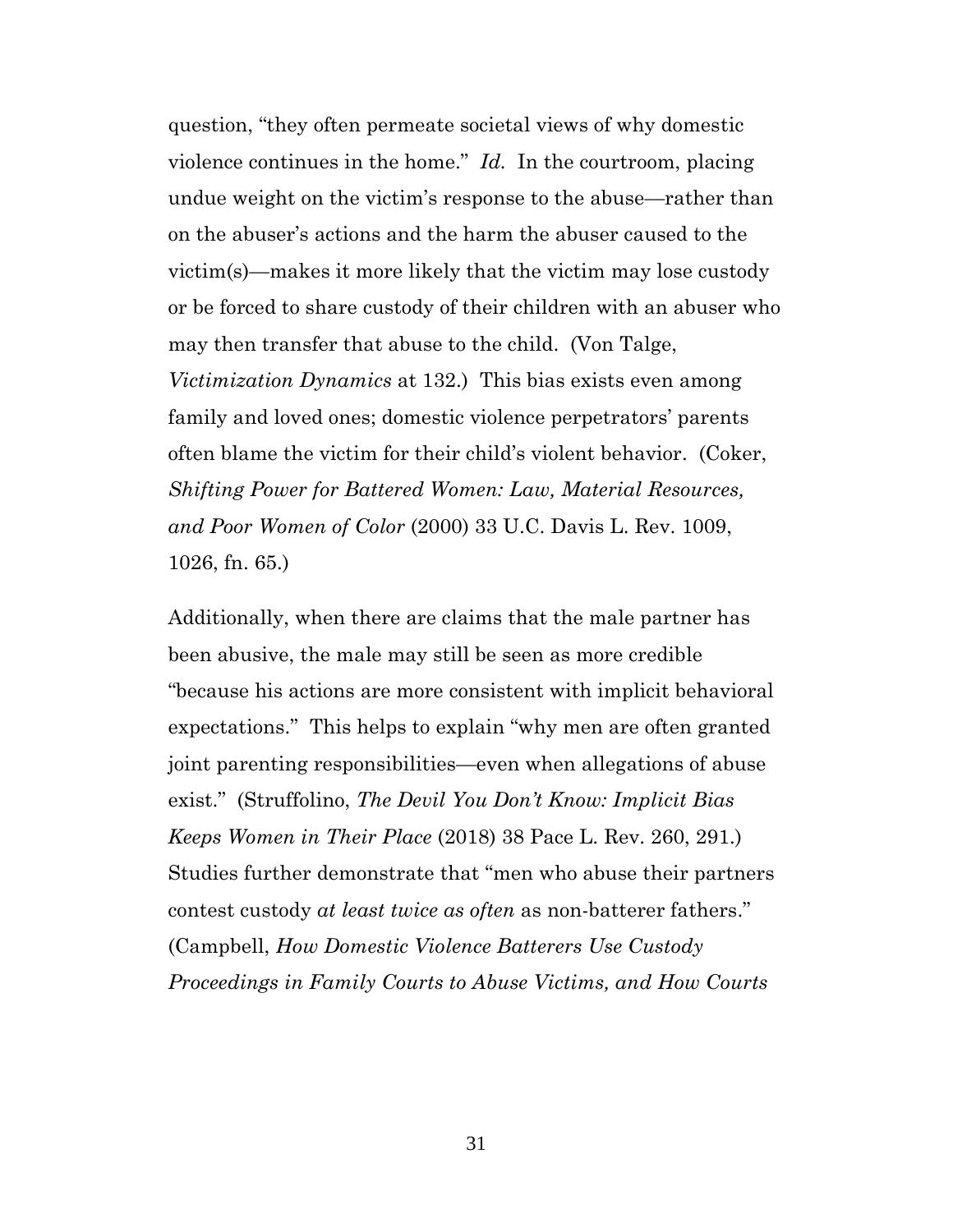*Can Put a Stop to It* (2017) 24 UCLA Women's L.J. 41, 58 (emphasis added).)

<span id="page-32-0"></span>Bias against domestic violence victims is particularly strong when the victim in question is a Black woman seeking custody of a child. In instances where Black women have fought back against their abusers, jurors have "believed that the woman was to blame for her battering and the death of her partner." (Ammons, *Mules, Madonnas, Babies, Bath Water, Racial Imagery and Stereotypes: The African-American Woman and the Battered Woman Syndrome* (1995) 1995 Wis. L. Rev. 1003, 1071.) By placing blame on Black mothers for their partner's abuse and other systemic deprivations in their children's lives, the legal system avoids "confronting the racism in the child welfare system and in the broader society" all while ignoring the harm to children that may result from separation from their mothers. (Roberts, *Prison, Foster Care, and the Systemic Punishment of Black Mothers* (2012) 59 UCLA L. Rev. 1474, 1489-90 (further stating that "[t]he child welfare system blames and punishes battered mothers for exposing their children to violence, just as it blames and punishes mothers for other family problems caused by systemic deprivations beyond their control.").)

As a Black woman, Marketin lives at the intersection of each of the biases and statistical disadvantages discussed. Her experience fighting for custody of her son—a battle inherently tied to finding safety for herself and her child, who are both victims of repeated, documented verbal and physical abuse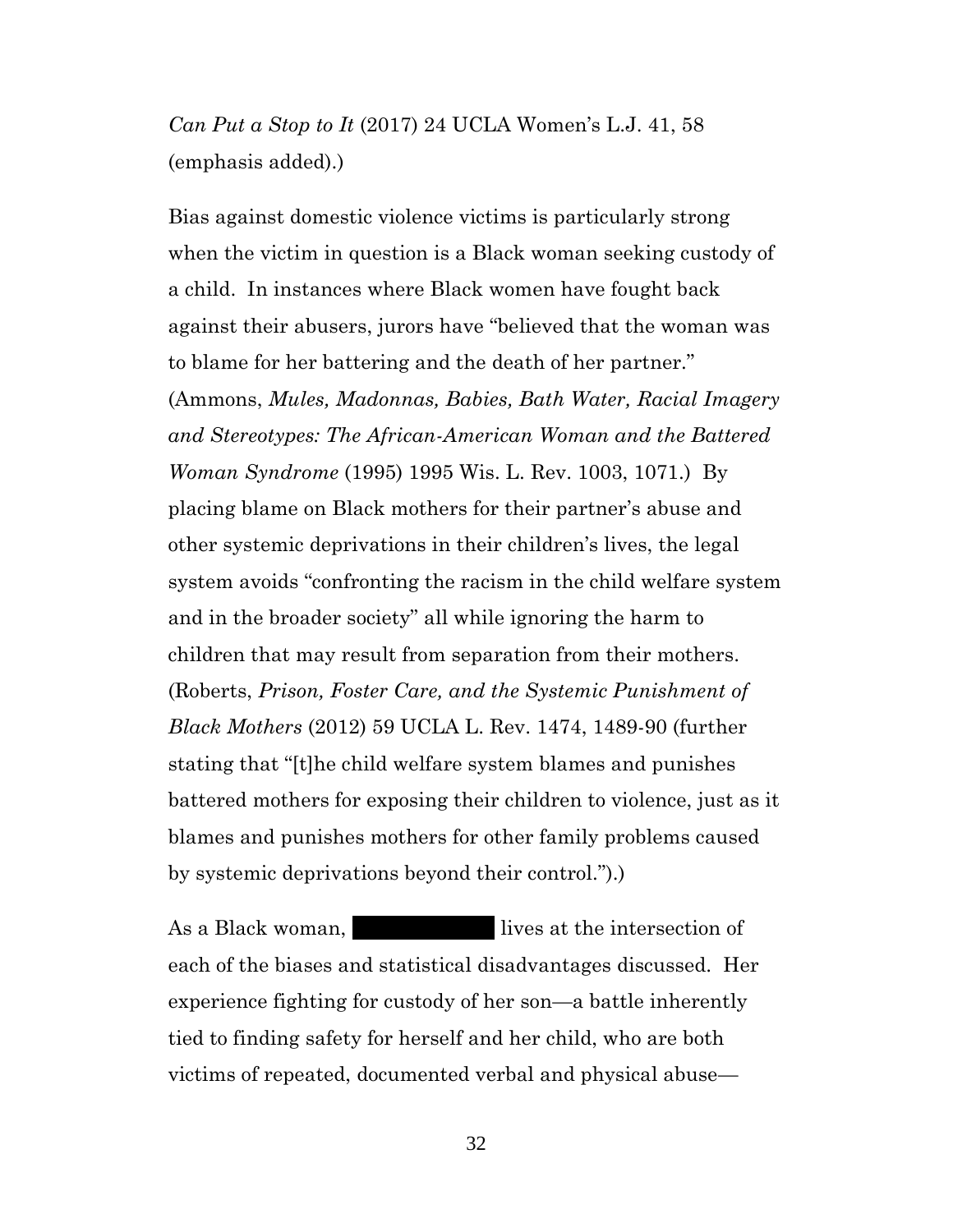<span id="page-33-1"></span>must be considered along with the trial court's failure to apply to the instant case both the Family Code section 3044 presumption against granting joint custody to domestic abusers and the section 3022.3 statement of decision requirement.

is precisely the type of litigant that the California judiciary has acknowledged is uniquely vulnerable to implicit race and gender biases in the courtroom, and an example of the reason that the judiciary has implemented checks on courtroom bias in various forms to ensure fairness across the board of litigants in California's court system.

# <span id="page-33-0"></span>**IV. There are Existing Mechanisms that have been Shown to Reduce or Mitigate Implicit Bias in Institutional Processes.**

"Not only do we need intelligent laws in place through legislation to combat domestic violence, but we then need to ensure that courts are effectively applying such laws in the courtroom to continue to work against unhealthy norms." (Breger, *Reforming by Re-Norming,* 44 J. Legis. at 198.) In recent decades, researchers have tested and recommended many tools and mechanisms with the intent to reduce the effects of implicit bias in the courtroom. Relevant studies show that the ability to articulate reasoning behind decision-making is key to reducing implicit bias. (*Helping Courts Address Implicit Bias: Addressing Implicit Bias in the Courts*, National Center for State Courts, [https://www.nccourts.gov/assets/inline-files/public-trust-12-15-15-](https://www.nccourts.gov/assets/inline-files/public-trust-12-15-15-IB_Summary_033012.pdf?q_DMMIVv0v_eDJUa1ADxtw59Zt_svPg)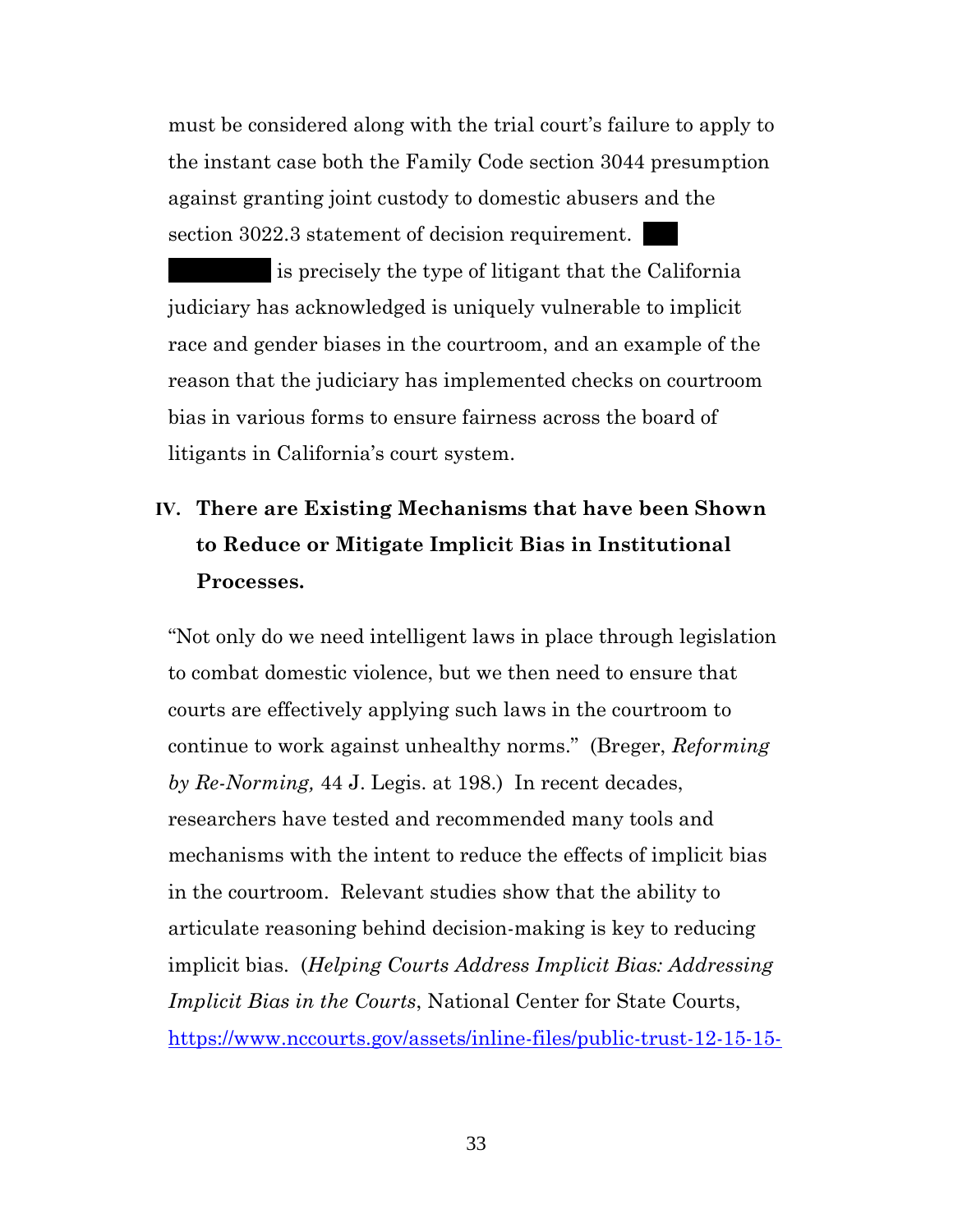## [IB\\_Summary\\_033012.pdf?q\\_DMMIVv0v\\_eDJUa1ADxtw59Zt\\_svP](https://www.nccourts.gov/assets/inline-files/public-trust-12-15-15-IB_Summary_033012.pdf?q_DMMIVv0v_eDJUa1ADxtw59Zt_svPg) [g.](https://www.nccourts.gov/assets/inline-files/public-trust-12-15-15-IB_Summary_033012.pdf?q_DMMIVv0v_eDJUa1ADxtw59Zt_svPg))

In a project brief prepared by the National Center for State Courts (NCSC) and Race & Ethnic Fairness in Courts, several strategies designed to reduce implicit bias in state courts are explored for their uses and efficacy. *Id.* at 4. A common thread running through many of these tools is the emphasis placed upon a judge's ability to articulate her thinking and reasoning before making decisions. *Id.* at 7.

The first two strategies discussed in the NCSC brief involve staff trainings. The first is awareness training—to educate individuals on the concept and effects of implicit bias with the goal of inspiring change in the individuals who receive it. *Id.* at 4. The NCSC project indicates that this method is a good starting point to use in conjunction with other methods, recognizing that awareness that implicit bias exists alone is typically not enough to catalyze more equal outcomes. The second strategy the brief highlights is the provision of staff diversity trainings. *Id.* at 6. The project brief's authors suggest that employers should target leadership first for such trainings, because when leadership in the judiciary actively supports multiculturalism, for example, others will be influenced to follow. *Id.* As detailed above, the California judiciary and courts, among others, have largely adopted these strategies in some form.

The other bias-mitigating strategies or methods the study delineates include ensuring that judges be given more time to

34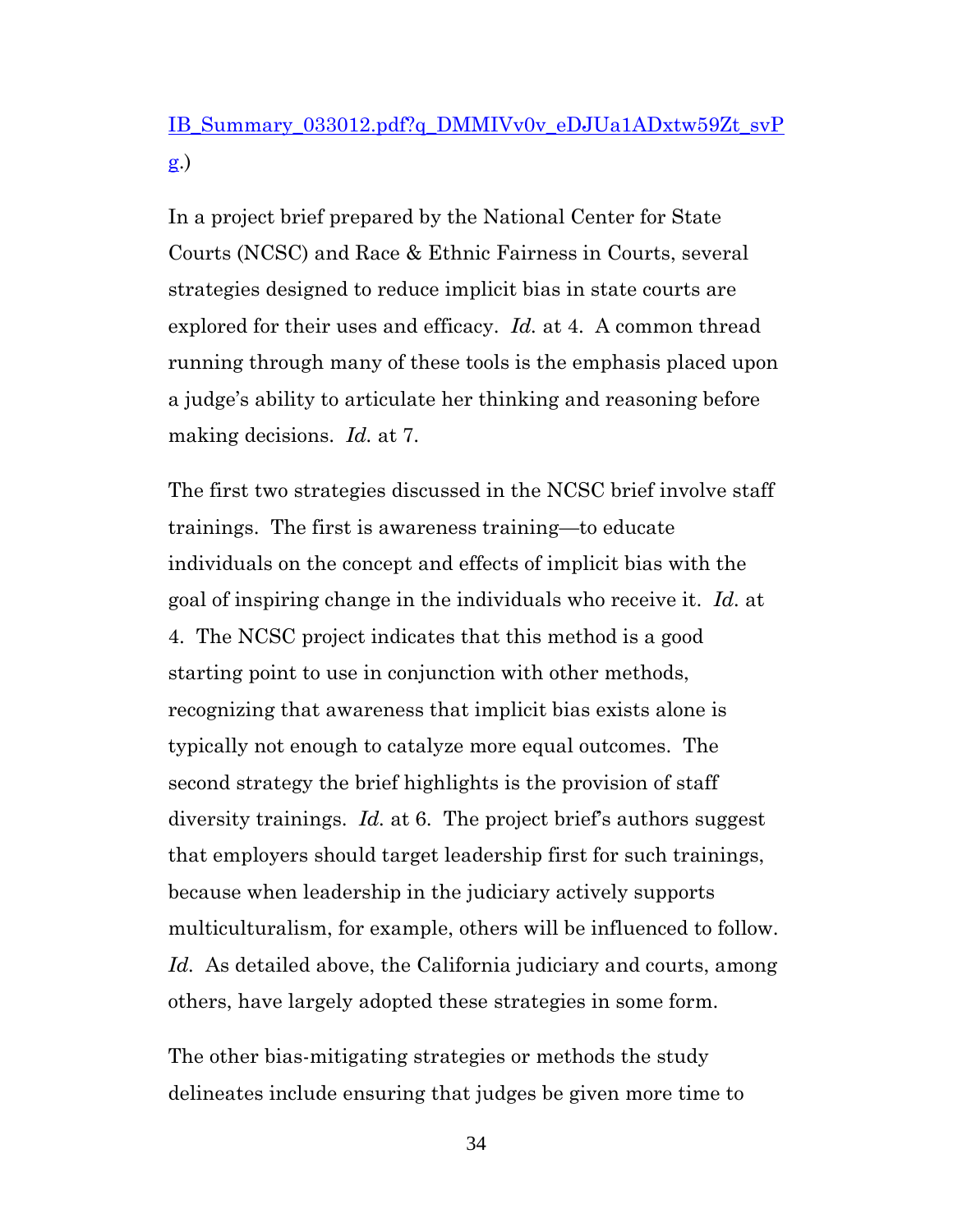slow down in cases involving disadvantaged group members. *Id.* at 8. Courts might additionally consider assessing stressors on judges, including time pressure, heavy caseloads, distractions, and even environmental concerns, such as loud construction near courthouses that may lead to rushed or poorly rendered decisions and in turn, bias. The study further suggests that courts adopt a peer review process, involving review of court transcripts, rulings, and other materials from past cases and provide feedback and suggestions for helpful tools. *Id.* at 11.

Perhaps the strategy most relevant to this appeal discussed in the NCSC study involves the implementation of routine checks throughout the decision-making process for possible biases. *Id.* at 7. Checks on bias can be applied in many ways. One tool for decision-making support is a formal note-taking process for judges and jurors to use while hearing cases to avoid relying on memory alone, which is known to be easily clouded by bias. *Id.* Indeed, the study stresses the importance of writing down and articulating one's reasoning while in the decision-making process, because this practice allows judges and jurors to clearly think through their own rationale before committing to a decision. This helps avoid a need to rationalize decisions post hoc. *Id.* Likewise, literal checklists and bench cards that spell out best practice questions or hypotheticals for judges and jurors to walk through provide court officials the ability to systematically reflect on their reasoning. *Id.*

35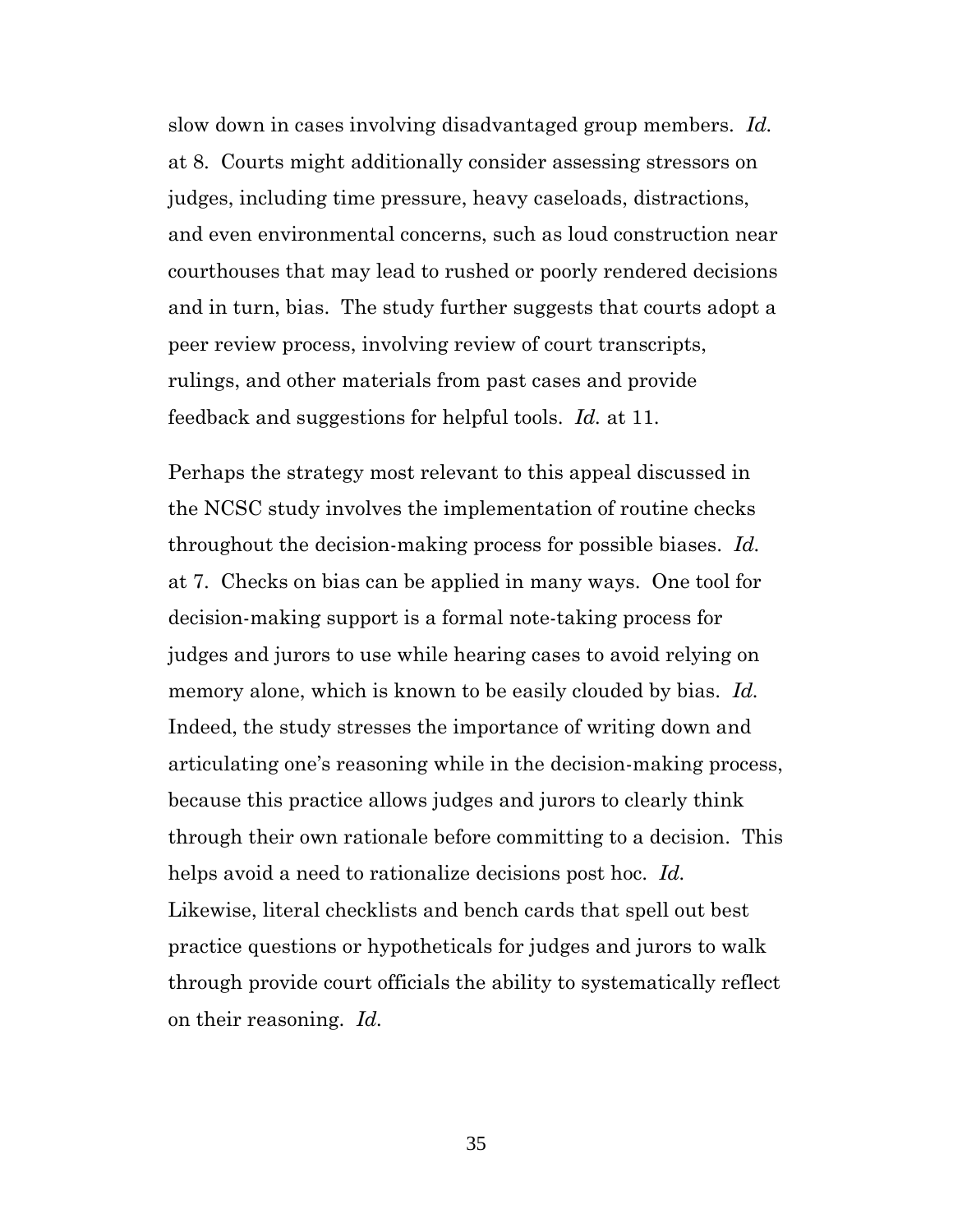# <span id="page-36-0"></span>**A. The Family Code Section 3022.3 Statement of Decision Requirement Can Serve as a Bias Reduction Mechanism in Court Proceedings.**

The strategy of checking for bias by writing out one's reasoning underscores the importance of adhering to Family Code section 3022.3, a statutory requirement central to the instant matter. Section 3022.3 in its entirety provides:

<span id="page-36-1"></span>Upon the trial of a question of fact in a proceeding to determine the custody of a minor child, the court *shall*, upon the request of either party, issue a statement of the decision explaining the factual and legal basis for its decision pursuant to Section 632 of the Code of Civil Procedure.

(Cal. Fam. Code § 3022.3 (emphasis added).) As evident from its plain language, section 3022.3 provides the very tool the NCSC study stresses as important to bias reduction—explaining in writing the basis and reason for one's decision. It can be an especially important potential statutory tool to help counter bias in cases involving litigants most likely to be harmed by race and gender bias like Theorem Muslim Further, failure to adhere to section 3022.3 here and in similar cases frustrates the statute's purpose to ease the inherent strain on family law litigants and their children. (Off. of Assem. Floor Analyses, concurrence in Sen. Amendments of Assem. Bill No. 402 (2005-2006 Reg. Sess.) Aug. 28, 2006.)

The statement of decision provision was one of several changes to the California Family Code enacted in 2006 as part of the Collaborative Family Law Act. The Act's purpose was to allow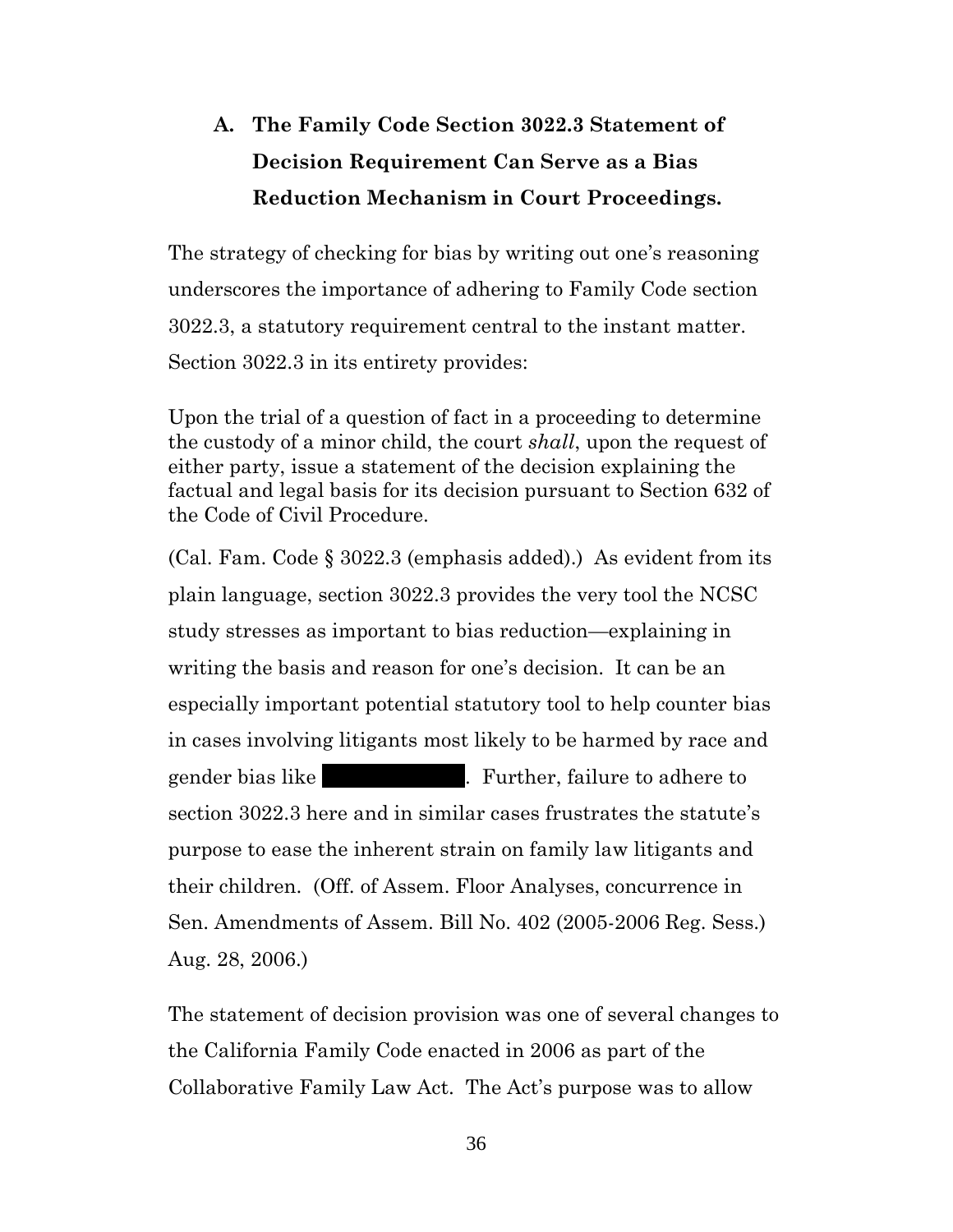<span id="page-37-1"></span>parties in family law disputes to "reach an agreement . . . without resorting to an adversarial posture" that would "put[] added strain on all parties, including any children of the marriage." *Id*. The state's enactment of this provision also reaffirmed the critical function of statements of decision in general—to require superior courts to explain the factual basis for decisions upon a party's request, especially in family law court proceedings to determine custody. (Assem. Com. on Judiciary, Analysis of Assem. Bill No. 402 (2005-2006 Reg. Sess.) Aug. 30, 2006 ("This bill confirms current law by specifically stating that Code of Civil Procedure Section 632 applies to trials of a question of fact in a proceeding to determine the custody of a minor child.").) This helps litigants to understand the court's ruling and its impact on each party. (Sen. Rules Com., 3d reading analysis of Assem. Bill No. 402 (2005-2006 Reg. Sess.) Aug. 28, 2006 (stating that the Collaborative Family Law Act "seeks to 'maximize settlement options for the benefit of both parties and children and to minimize or eliminate the negative economic, social and emotional consequences of litigation.'").)<sup>4</sup>

Strict adherence to 3022.3 is critical when, as in this case, the potential for implicit or unconscious bias to adversely affect the

<span id="page-37-0"></span><sup>4</sup> See also *In re Marriage of Ditto* (1988) 206 Cal.App.3d 643, 647, stating "'[t]he code provision requiring written findings of fact is for the benefit of the court and the parties. To the court it gives an opportunity to place upon record, in definite written form, its view of the facts and the law of the case, and to make the case easily reviewable on appeal by exhibiting the exact grounds upon which the judgment rests. To the parties, it furnishes the means, in many instances, of having their cause reviewed without great expense. . . .'" (citing *In re Marriage of Davis* (1983) 141 Cal.App.3d 71, 74–75).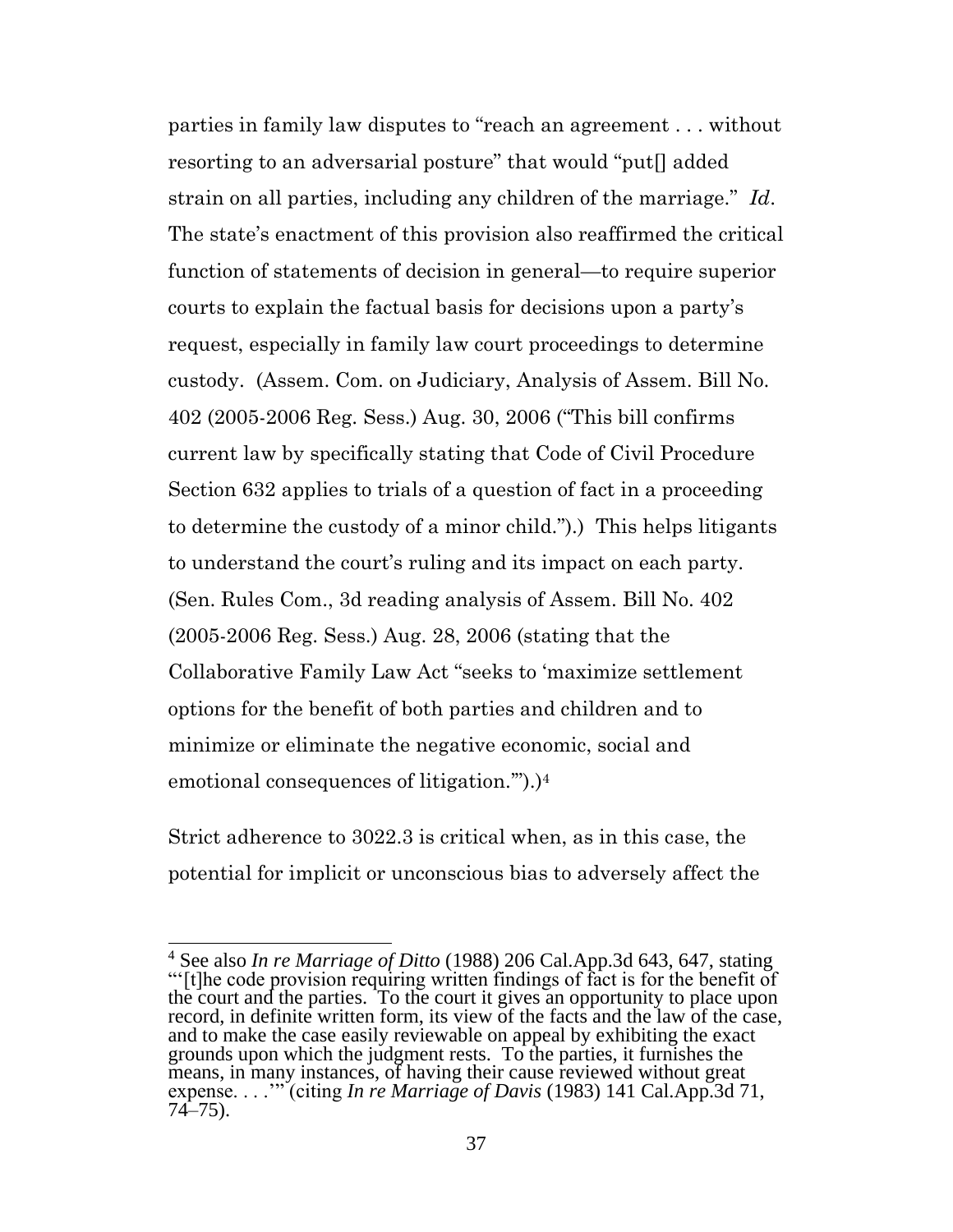involved parties is high. Amici ask that the Court consider this potential for harm, given the significant barriers implicit bias imposes on Black women litigants and domestic violence survivors like

#### <span id="page-38-0"></span>**V. CONCLUSION**

The information provided in this brief offers a context for 's experience in the courtroom as a Black mother and survivor of domestic violence. Due to the unconscious nature of implicit bias, it is imperative for Black women like

that California courts follow applicable statutory procedures, such as those in Family Code section 3022.3, along with the judiciary's requirements and recommendations to check bias in recognition of the potential for harm that often results when implicit biases remain unchecked in cases involving litigants uniquely vulnerable to such biases. Amici therefore join Appellant in requesting that this Court reverse the trial court's ruling and remand with an order that the trial court grant

sole legal and physical custody of her son and to determine a safe visitation order for her child. Amici further join Appellant in the alternative in requesting, at the minimum, that this Court grant  $\sim$  's counsel the opportunity to seek a statement of decision on all relevant issues.

DATED: November 22, 2021 Respectfully submitted,

By:  $|S|$ 

Attorneys for Appellant Christina Alvernaz (SBN 329768) EQUAL JUSTICE SOCIETY 1939 Harrison St., Suite 818 Oakland, CA 94612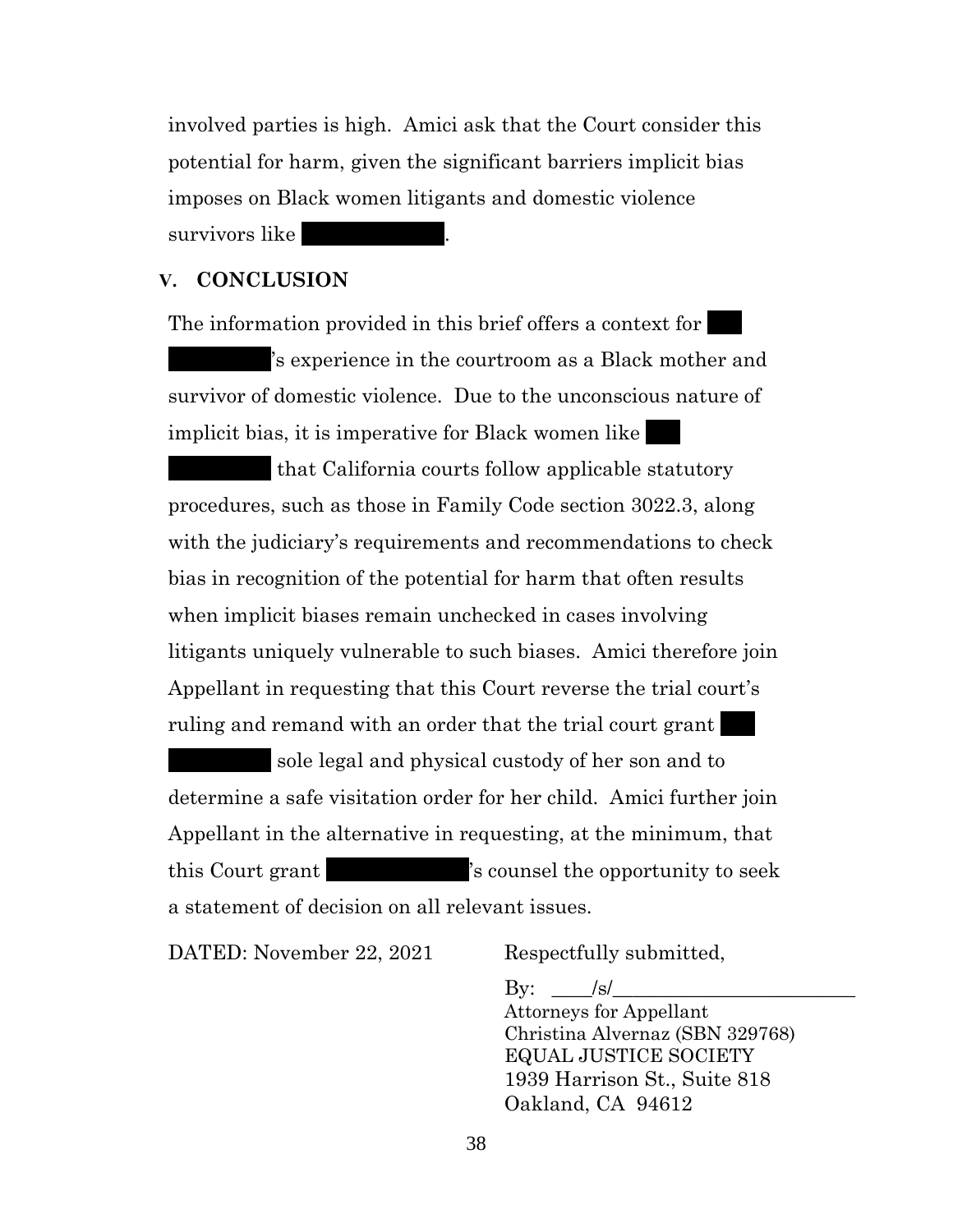### <span id="page-39-0"></span>**CERTIFICATE OF COMPLIANCE**

Counsel hereby certifies that, pursuant to Rule 8.204(c)(1) of the Cal. Rules of Court, the enclosed proposed brief of amici curiae was produced using 13-point Roman type, including footnotes, and contains 5,743 words, based on the word count of the Microsoft Word word-processing program used to prepare this brief.

DATED: November 22, 2021 Respectfully submitted,

By:  $\Box$ /s/ Christina Alvernaz (SBN 329768) Attorneys for Amici Curiae EQUAL JUSTICE SOCIETY 1939 Harrison St., Suite 818 Oakland, CA 94612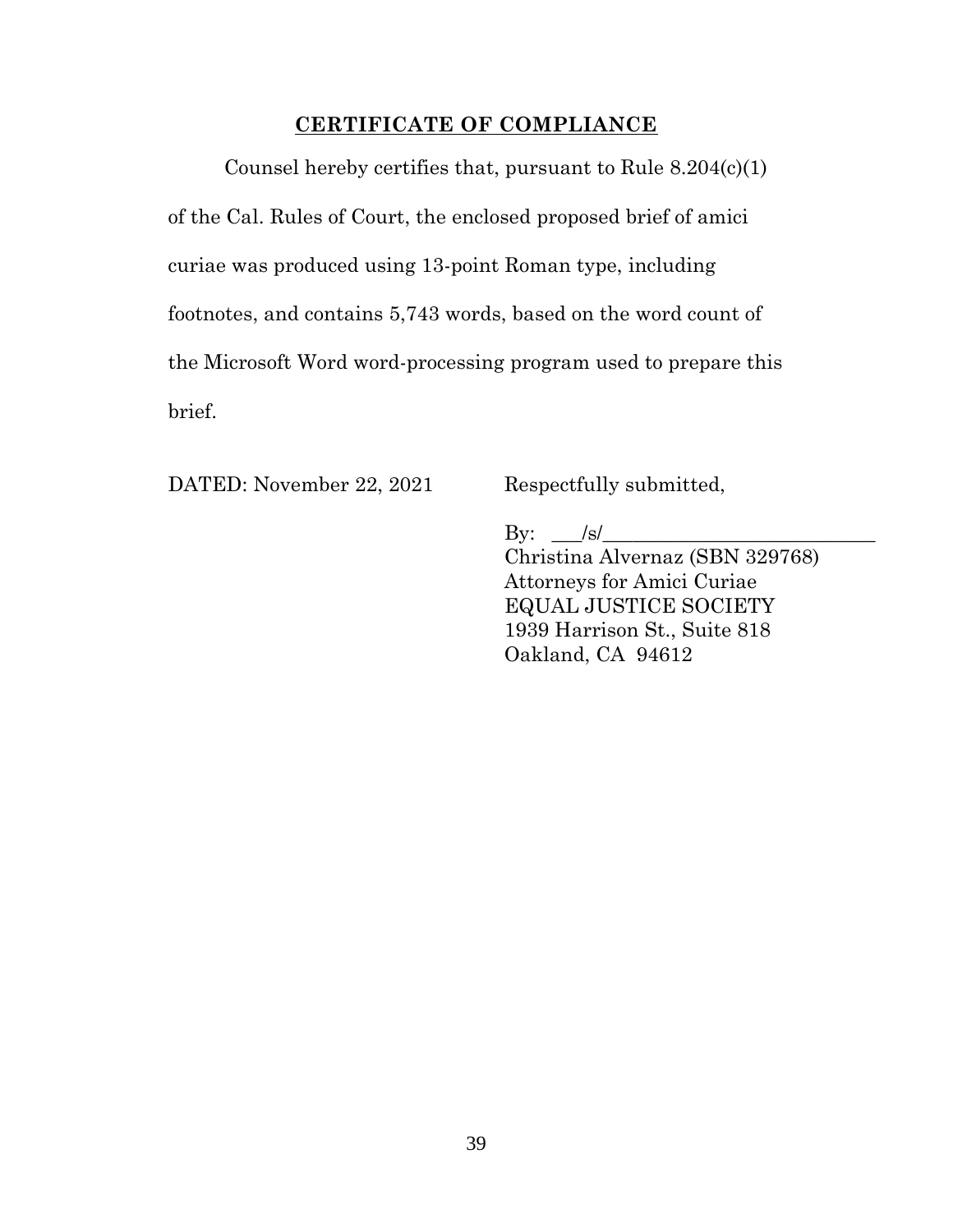## **CALIFORNIA STATE COURT PROOF OF SERVICE**

My business address is On November 19, 2021, I caused the document described as:

## **APPLICATION FOR LEAVE TO FILE BRIEF AS AMICI CURIAE; and**

**PROPOSED AMICUS BRIEF IN SUPPORT OF APPELLANT** 

to be served on the following recipients electronically via

TrueFiling: